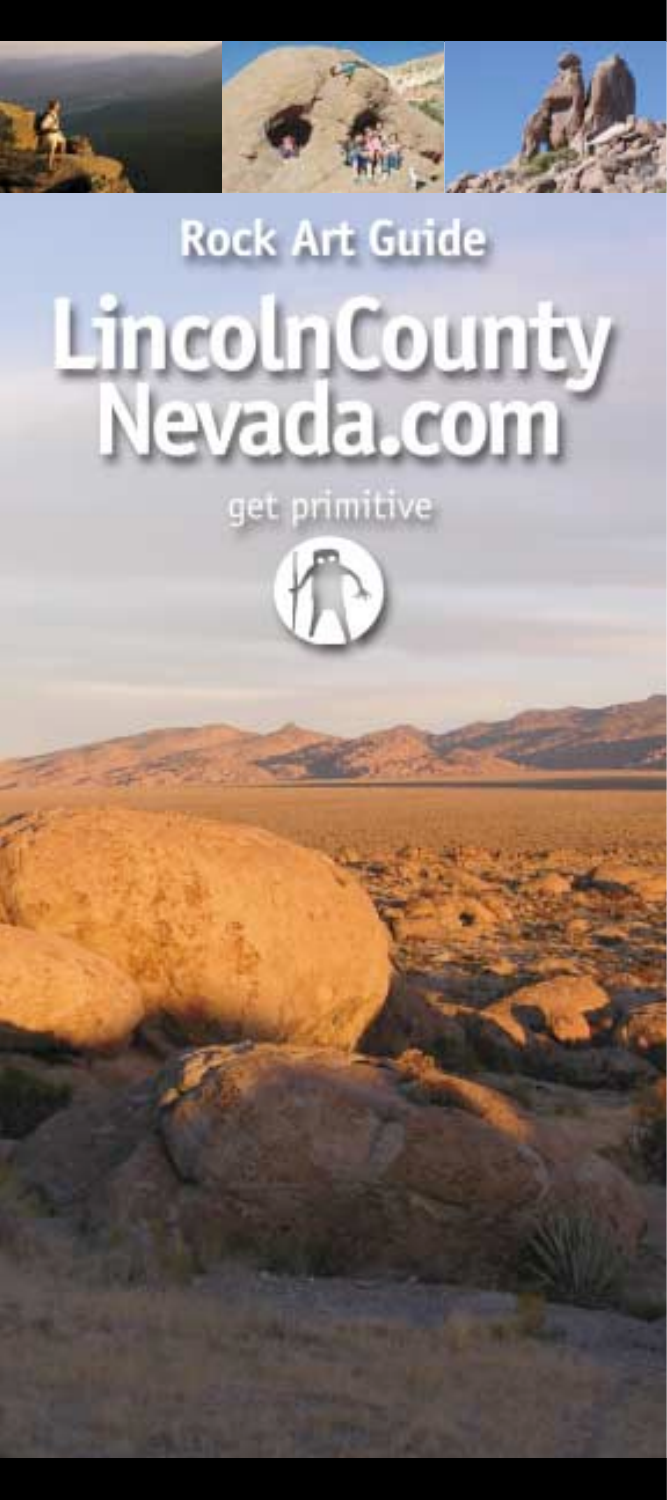

# **Table of Contents**

| What is rock art? $\dots \dots \dots \dots \dots$ .2                     |
|--------------------------------------------------------------------------|
| How to find the rock art sites $\dots \dots 6$                           |
| Traveling to the rock art sites $\dots \dots \dots 6$                    |
| Vehicle access rating system $\dots \dots \dots$                         |
| Getting there 8                                                          |
| Rock art etiquette $\dots\dots\dots\dots\dots$ 12                        |
|                                                                          |
| Terminology $\dots\dots\dots\dots\dots\dots\dots\,16$                    |
| Ash Springs Rock Art Site  18                                            |
| Crystal Wash Rock Art Site - Entrance 24                                 |
| Crystal Wash Rock Art Site - Main Site 28                                |
| Mount Irish Rock Art and<br>Archeological District 34                    |
| Rainbow Canyon Archeological Site 41                                     |
| Shooting Gallery Game Drive District 45                                  |
| <b>White River Narrows</b><br>Archaeological District 48                 |
| Pahranagats and Presidents  50                                           |
| The Antiquities Act 54                                                   |
| Designating national monuments $\ldots$ . 54                             |
| The Antiquities Act<br>as an enforcement tool $\dots\dots\dots\dots$ .55 |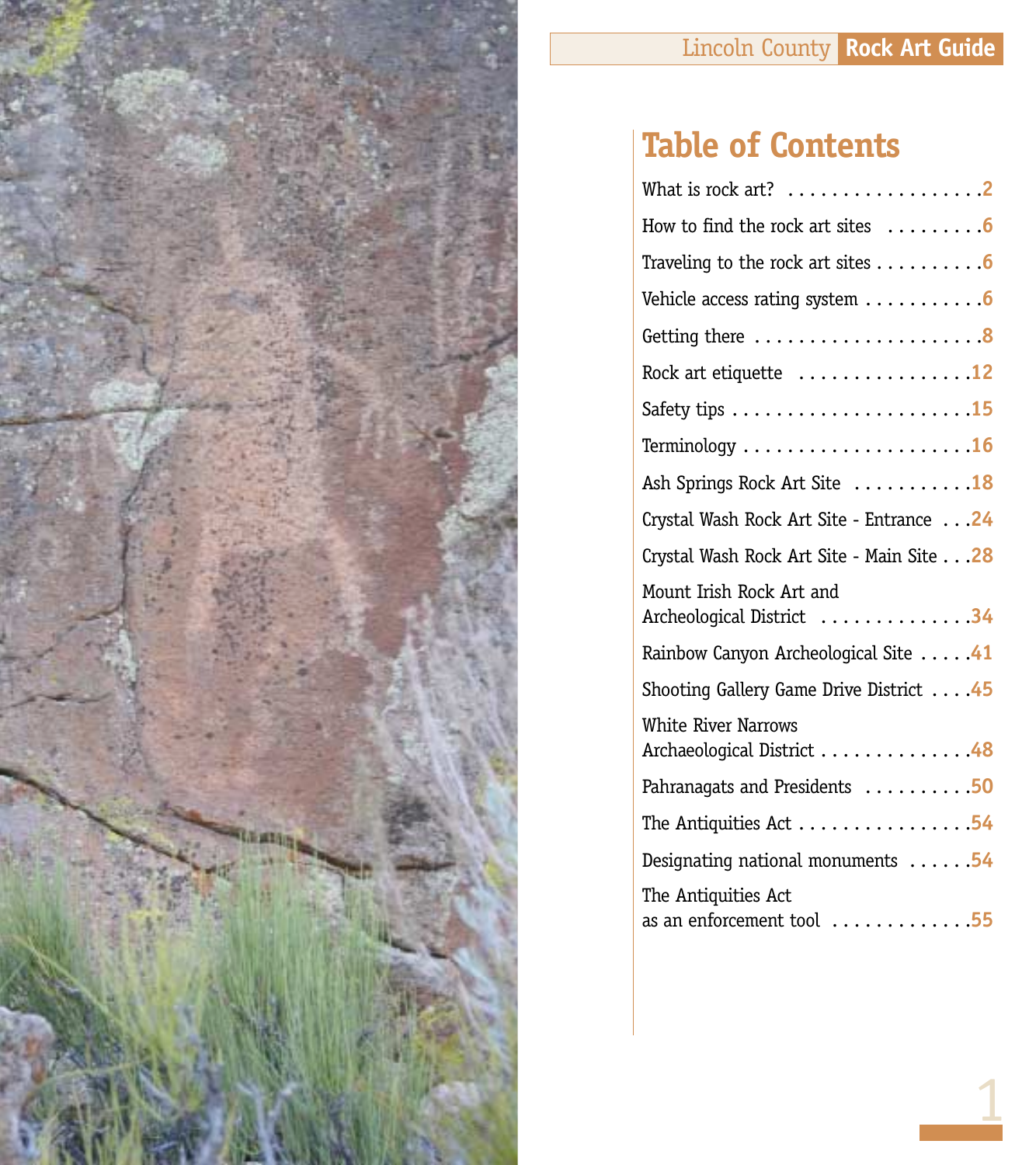# **What is rock art?**

**Jong ago, the ancient** inhabitants of the Great Basin created a system of communication that is now referred to as "rock art." It once played an essential role in the transmission, reception and storage of information. Although it's difficult to understand the meaning of most rock art today, it was deeply significant to those who created it. Some rock art is believed to have been ceremonial and contained sacred knowledge.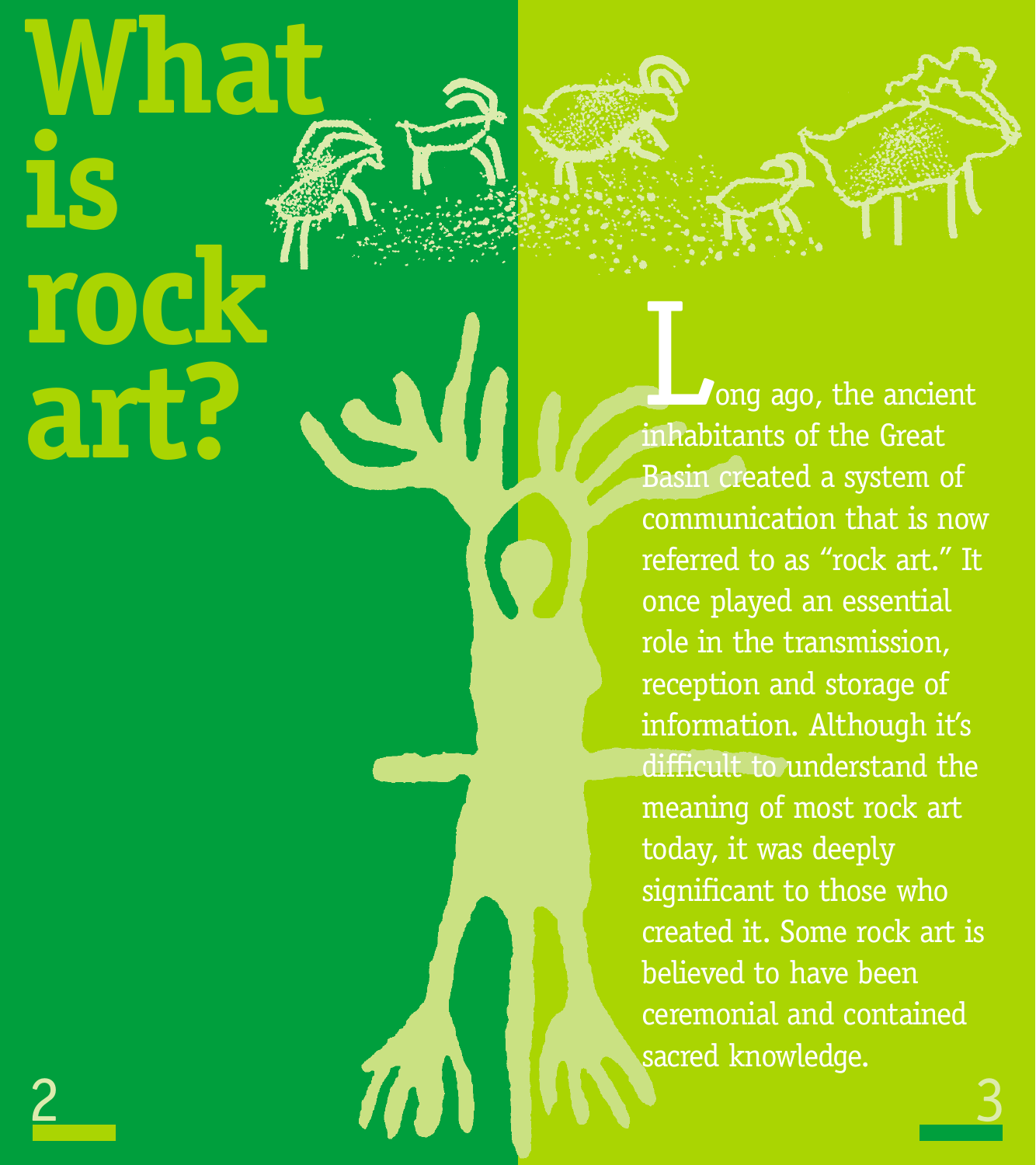Other rock art might have marked game trails, designated cultural territories or functioned as astronomical markers pertaining to such phenomena as the solstices and equinoxes.

Rock art is etched onto rock faces by pecking, abrading, scratching or a combination of these techniques. It's composed of separate motifs or designs called elements. These elements are often arranged in groups on the sides of rock faces and are referred to as panels. Although much of the imagery appears to be nonrepresentational, it would have been clearly understood by the cultures who created it. Other petroglyphs are more recognizable. Elements resembling animals are called zoomorphs and



include all four-legged types or quadrupeds, as well as birds, insects, and other animals. Mountain sheep are the most common zoomorphs



and occur throughout the Great Basin and western United States. Human figures, or anthropomorphs, are the other recognizable forms and exhibit striking variations in design. The predominant rock art style at the Lincoln County sites is the "Great Basin Pecked Style." This includes the

substyles of "Great Basin Representational," "Great Basin Curvilinear Abstract" and "Great Basin Rectilinear Abstract."

Even with the development of scientific dating methods, it's still difficult for modern science to accurately calculate the age of most rock art. Sophisticated methods of C-14 dating have been designed to analyze the tiny particles of organic matter which collect in the grooves of petroglyphs after having been etched onto the rock surface. Despite the continual refining of these methods, there are still significant problems related to the contamination of this organic matter. In some instances, rock art can be related to other related material that is datable and thought to be contemporary with the rock art, but it's often impossible to generate anything other than an estimated timeframe.

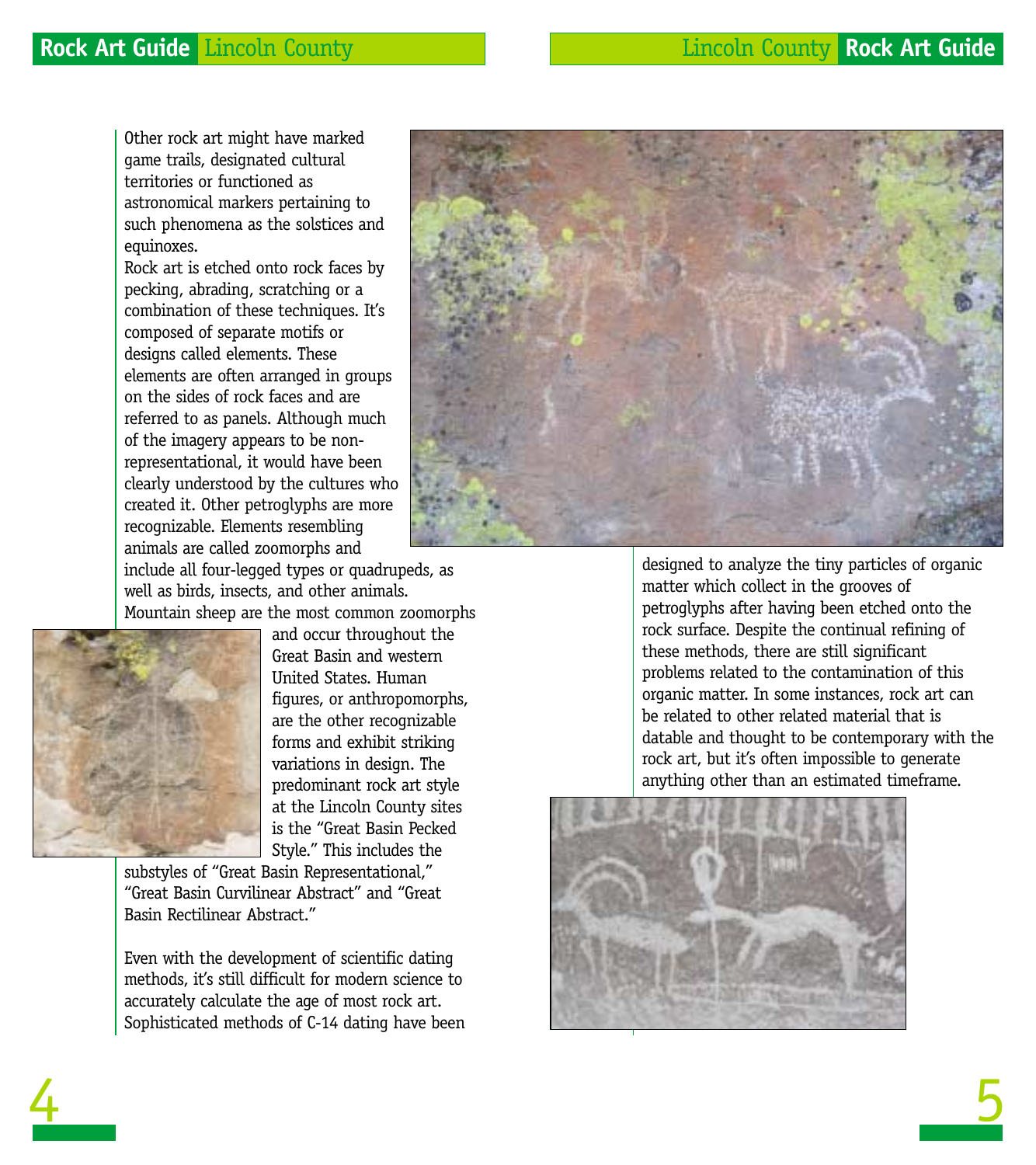# **How to find the rock art sites**

All of the rock art sites have detailed instructions in this guide. We have also listed helpful GPS coordinates. Depending on what site you visit, there are yellow BLM markers at entryways, gates or the site itself. Each site also has a metal register with a log for visitors to sign in. Always sign in at the register, even if you already signed in during a previous visit. Many of the sites have metal trail markers that you can follow. They are numbered and correspond with the descriptions in this guide. Eniov your visit!



# **Traveling to the rock art sites**

Traveling to rock art sites often involves traveling down roads that are not regularly maintained or might be prone to damage by adverse weather. Always let someone know when and where you are going and when you plan to return. Directions can sometimes be confusing, so allow plenty of time to arrive at your destination. Remember your route back to the main road, even if it requires taking notes or using a GPS. Drive at your own risk and always be prepared.



6

## **Vehicle access rating system**

**1. Paved road** Local, County, State, Federal maintenance. No special driving skills required.(US Hwy 93; SR 317,318,319,320, 321,322; city and town roads)

## **2. Improved / graded gravel road**

Still passable to most 2WD vehicles, however caution is required and lower speeds may be necessary for vehicles with less clearance. Small rocks (less than 5") may be

embedded in road surface. Sufficient room for passing on most of the road. Some steep grades possible. Not recommended seasonally, during wet and freezing weather. (Beaver Dam Road)

**3. Improved / graded dirt road** Passable by most standard vehicles excluding vehicles with low hanging body panels or vehicles designed for on-road sport driving. Sufficient room for passing on most of the road. Not recommended seasonally, during wet and freezing weather. (Oak Wells Road)



**4. Primitive road / rugged track** Not passable by standard passenger vehicles. Not suitable for 2 WD vehicles. High clearance preferred. 4x4 preferred and low gears often needed. Sand and dry washes may challenge available traction. Trail may be narrow and require backing to allow other vehicles to pass. Not recommended seasonally, during wet and freezing weather. (North Pahroc Road and portions of the Silver State OHV Trail)

**5. Primitive road / challenging** Not within the capability of a stock vehicle without damage. Maintained usually by occasional users. (portions of the Silver State OHV Trail)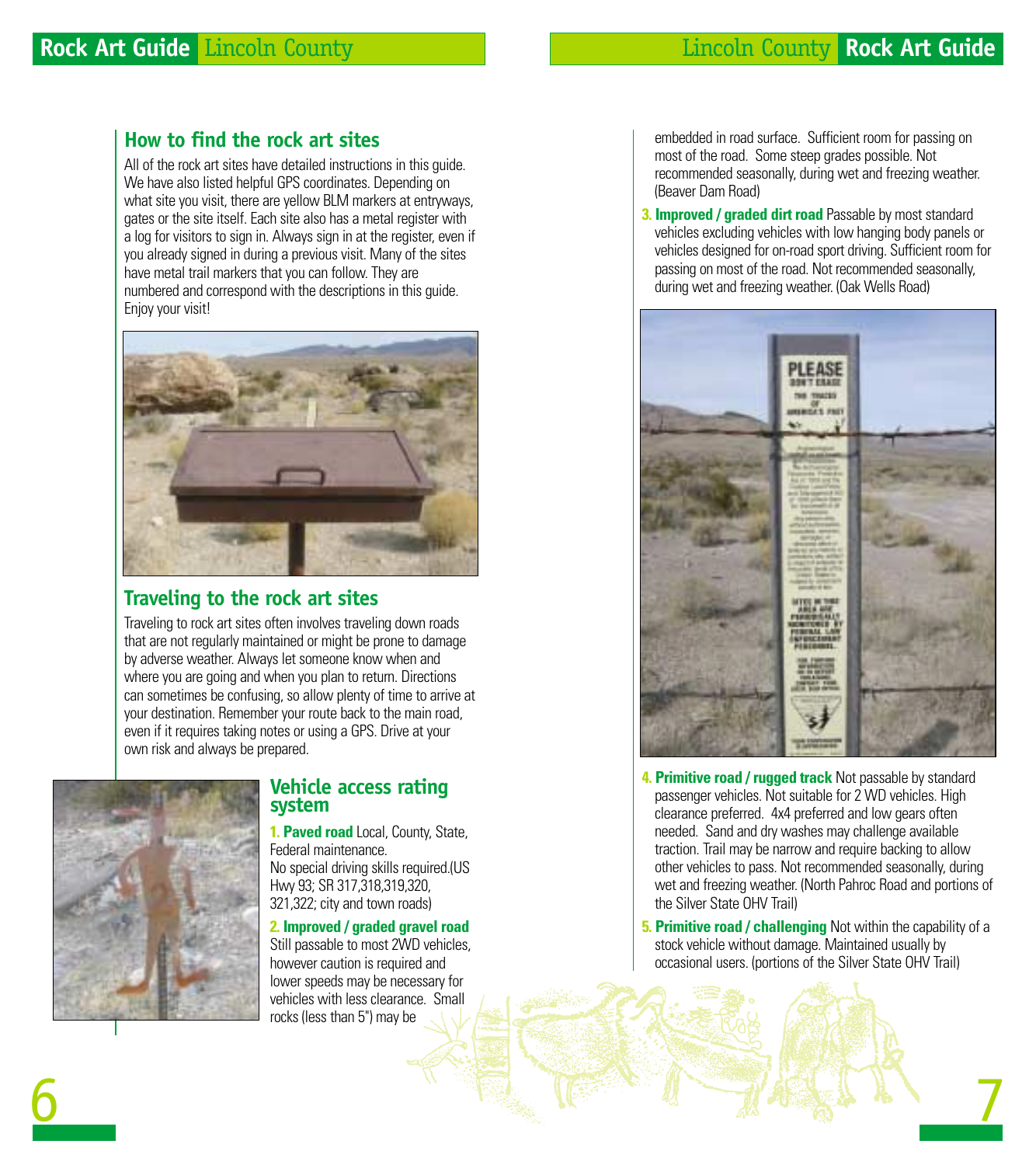# **Ash Springs Rock Art Site**

**1**

**2**

The entrance to Ash Springs Rock Art Site is approximately 5.0 miles south from the intersection of State Route 375, State Route 318 and U.S. Route 93 (the "Y"). Traveling south on U.S. Route 93 towards Alamo, it's on the left (east) side of the road. Take the dirt road to the barbed wire gate, approximately .2 miles from the highway entrance. A yellow BLM marker is just to the right of the gate. Continue to the register.

**Crystal Wash Rock Art Site - Entrance**

The entrance and gate to Crystal Wash Rock Art Site is 3.7 miles from the intersection of State Route 375, State Route 318 and U.S. Route 93 (the "Y"). Traveling east on U.S. Route 93, towards Caliente, it's on the left (north) side of the road just past the 54 mile road marker. Traveling west on U.S. Route 93, the entrance is 38.2 miles from Caliente, on the right (north) side. There is a BLM marker just to the left of the barbwire gate. Go through the gate and continue about 50 yards to the register.

# **Crystal Wash Rock Art Site - Main Site**

The entrance and gate to Crystal Wash Rock Art Site is 3.9 miles from the intersection of State Route 375, State Route 318 and U.S. Route 93 (the "Y"). Traveling east on U.S. Route 93, towards Caliente, it's on the left (north) side of the road just past the 55 mile road marker. Traveling west on U.S. Route 93, the entrance is 38 miles from Caliente, on the right (north) side. The entrance is at a pullout with white trash can and orange netting behind it, and there is a



yellow BLM marker just to the left of the gate. Go through the gate, veer left (not right) and continue .6 miles to the register.

# **Mount Irish Rock Art and Archaeological District**

**3**

**4**

The entrance and gate to Mount Irish Rock Art Site is 3.9 miles from the intersection of State Route 375, State Route 318 and U.S. Route 93 (the "Y"). Traveling north on State Route 318, towards Ely, it is on the left (west) side of the road just past Key Pittman Management Area. A yellow BLM marker is just to the left of the gate. Go through the gate, and continue approximately 9.0 miles to the register.

# **Rainbow Canyon Archeological Sites**

There are four major stops along Rainbow Canyon, Highway 317. The distance for the first stop is calculated from the town of Caliente at the intersection of Highway 317 and Highway 93. Stop #1, Etna Cave, is 4.9 miles from this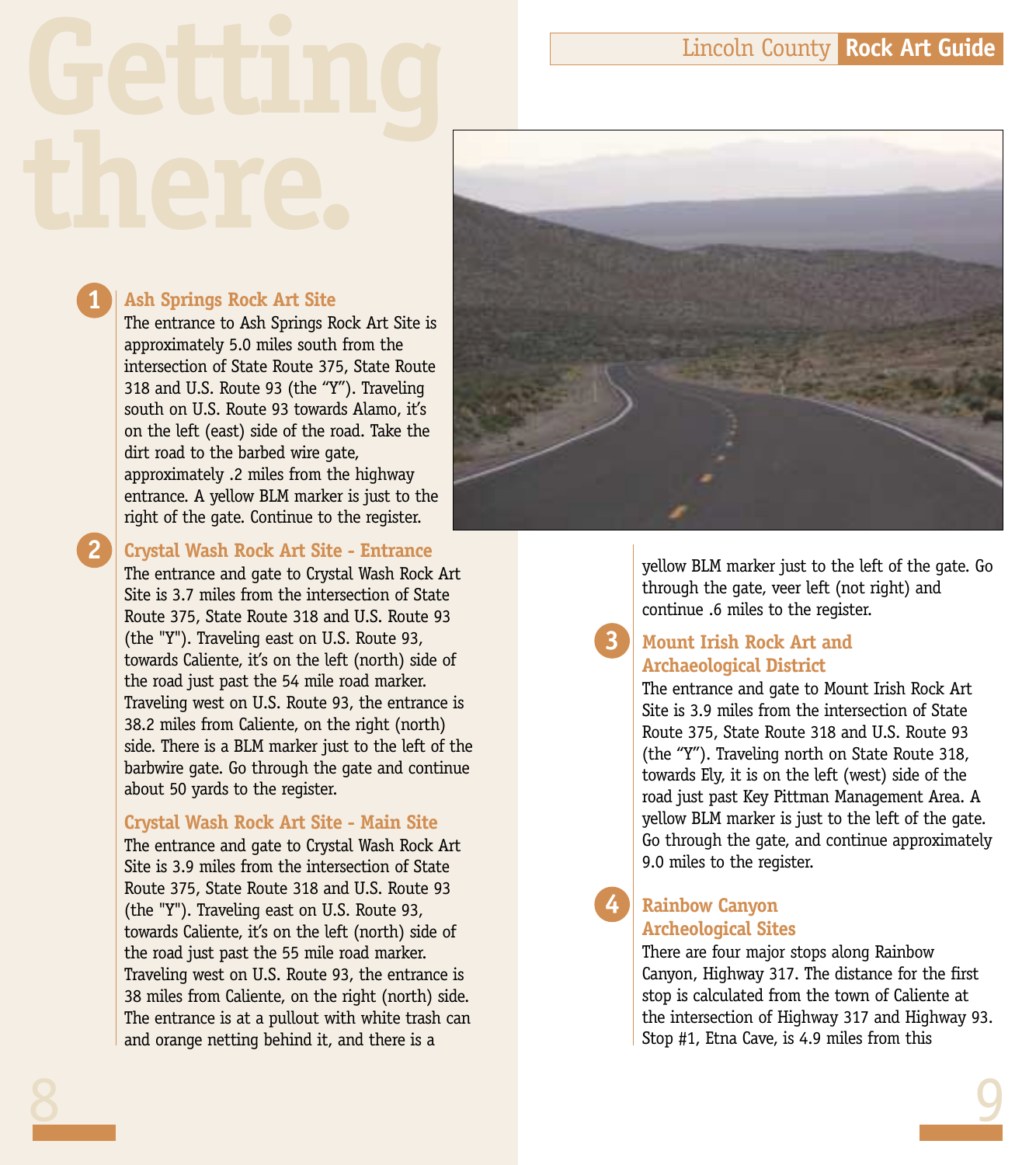intersection. Stop #2, Grapevine Canyon, is 9.7 miles from Stop #1. Stop #3, Tunnel No 5., is 2.7 Miles from Stop #2. Stop #4, Petroglyph Boulder, is1.9 miles from Stop #3. The pavement ends 1.9 miles from Stop #4, where the historical Elgin Schoolhouse is located.

# **Shooting Gallery Game Drive District**

**5**

North Richardville Road, which leads to the entrance of Shooting Gallery Game Drive District, is approximately 9.1 miles from the intersection of State Route 375, State Route 318 and U.S. Route 93 (the "Y"). Traveling south on U.S. Route 93 towards Alamo, North Richardville Road is on the right (west) side of the road just before Windmill Ridge. Follow North Richardville Road to Canyon Road, and turn west. The paved section of Canyon Road ends at .3 miles. Approximately .1 mile from the end of the pavement, take a right at the fork in the road (there is a "dump site" sign to the left.) Follow the main road, despite various branches. At approx. 5.3 miles there is a gate. If it is open, leave it open; if it is closed, open it, drive through, then close it (cattle grazing). At 5.7 miles, turn left and ascend a steep, winding road (note: lowest gear, 4x4 advised from this point on). At 6.6 miles, stay to the right. At 7.1 miles, stay to the right through the valley. At 8.7 miles, there is an extreme right-hand turn on to a narrower road. This road will end at 9.0 miles where there is a parking area and register. From here, follow the path north down the wash, approximately 3/4 mile to a boulder field on the west side of the canyon.

# **White River Narrows Archaeological District**

The entrance (dirt road) to White River Narrows Archaeological District is 23.0 miles from the intersection of State Route 375, State Route 318 and U.S. Route 93 (the "Y"). Traveling north on

State Route 318 towards Ely, it is 4.1 miles past the "White River Narrows Archaeological District" sign and is on the right (east) side of the road. Traveling south from Ely, it is approximately 90 miles and is on the left (east) side of the road. A yellow BLM marker is just to the right of the dirt road. Go through the gate and continue 2.15 miles to the register.



10 11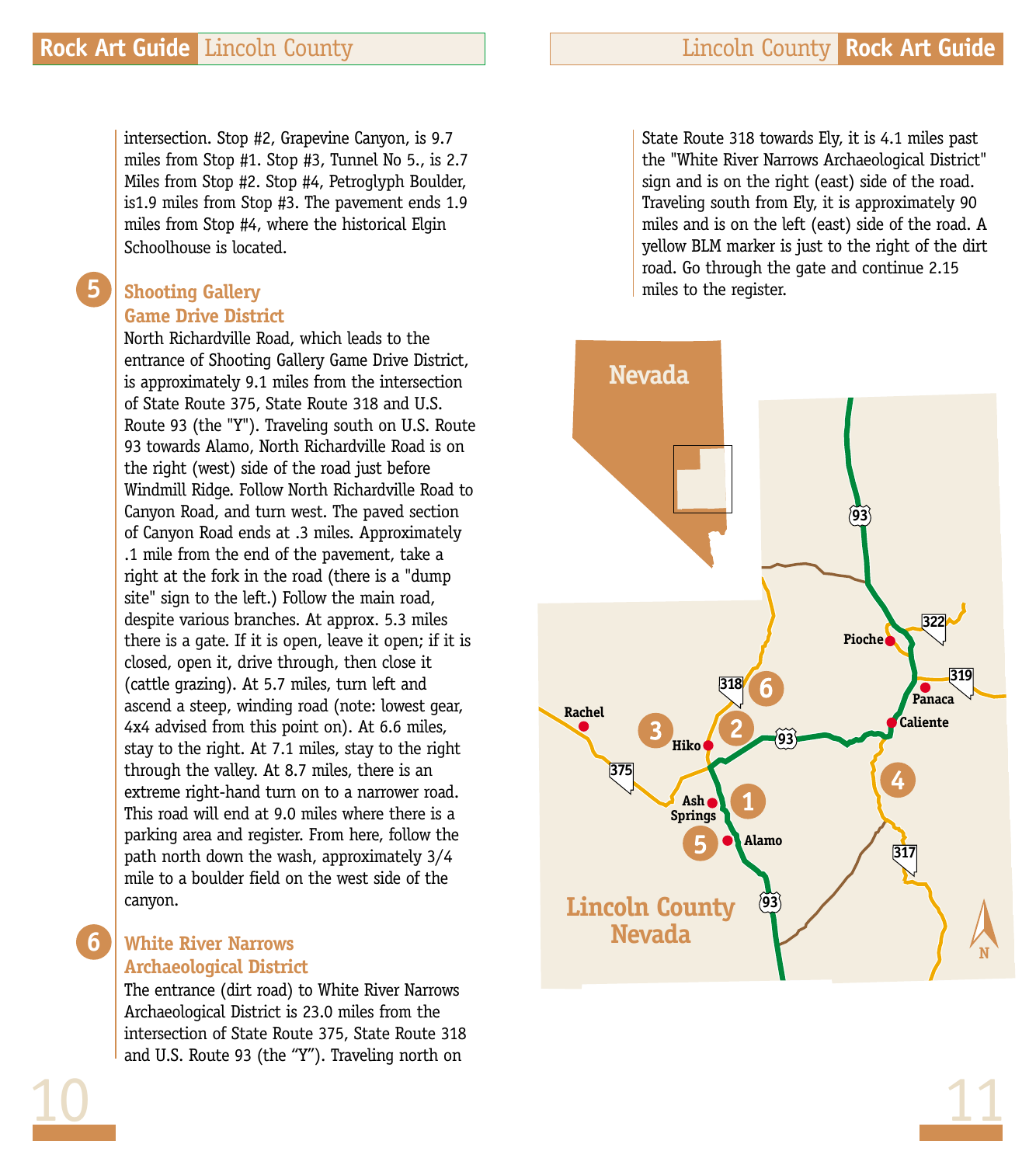**etiquette.** ALWAYS EXECUTE CONTROLLEDGE WHEN THE VISITED WAS EXECTED FOR THE VISITED WHILE VISITED TO A VEHICLE SITES OF THE AREA CONTROLLEDGE ON THE VISITED OF THE VISITED OF THE VISITED OF THE VISITED OF THE VISITED OF THE VISITED O and do not disturb any artifacts. Do not drive off existing trails and make sure to close all gates when entering the sites. Remember to leave what you find so that others may have the thrill of discovery. **If you see any vandalism taking place, please call the Bureau of Land Management's resource protection hotline at 1(800) 722-3998.** Excavation, collection, damage or destruction of archaeological resources (pottery, chipped stone, rock art and other resources) is prohibited under the Archaeological Resources Protection Act (43 CFR Part 7).

**Rock art**

These fragile, irreplaceable heritage resources may not be easily visible so be careful where you walk. Do not touch or step on the rock art. The rock art is very fragile and the application of any material, including water and especially oil from your skin, can cause irreparable damage. Do not apply any substances to the rock art surface (such as chalk or aluminum powder or even water). Building campfires or burying wastes in the archaeological district is not permitted.

Please help protect the rock art for others to enjoy. Historic, archaeological and fossil sites are special places that tell the story of our past and need to be preserved for the future. Always practice "Leave No Trace" outdoor ethics for heritage sites (www. LNT.org).



# **Volunteer for the Stewardship Program**

The Nevada Archaeological Site Stewardship Program, or Nevada Program, is an organization of volunteers sponsored by land managing agencies that share a commitment to the preservation of archaeological resources. The Nevada Program provides an opportunity for concerned citizens to volunteer as site stewards for the federal agencies to monitor the condition of at-risk archaeological sites for signs of natural or man-made damage. Because vandalism, theft, excessive visitation and natural deterioration are impacting the cultural and scientific values of Nevada's archaeological resources Site Stewards are a valued source of protection to our shared heritage. The destruction of archaeological resources continues, in many cases, because of a lack of understanding by the public of the true value of archaeology and a lack of regular surveillance of the sites. Federal agency archaeologists simply do not have time to visit all the sites in their assigned regions. This is where the Nevada Archaeological Site Stewardship Program fits in. The Nevada Program provides the necessary work force of volunteers needed to help protect the archaeological resources from additional harm. If you would like to become an Nevada Site Steward call (702) 486-5011.

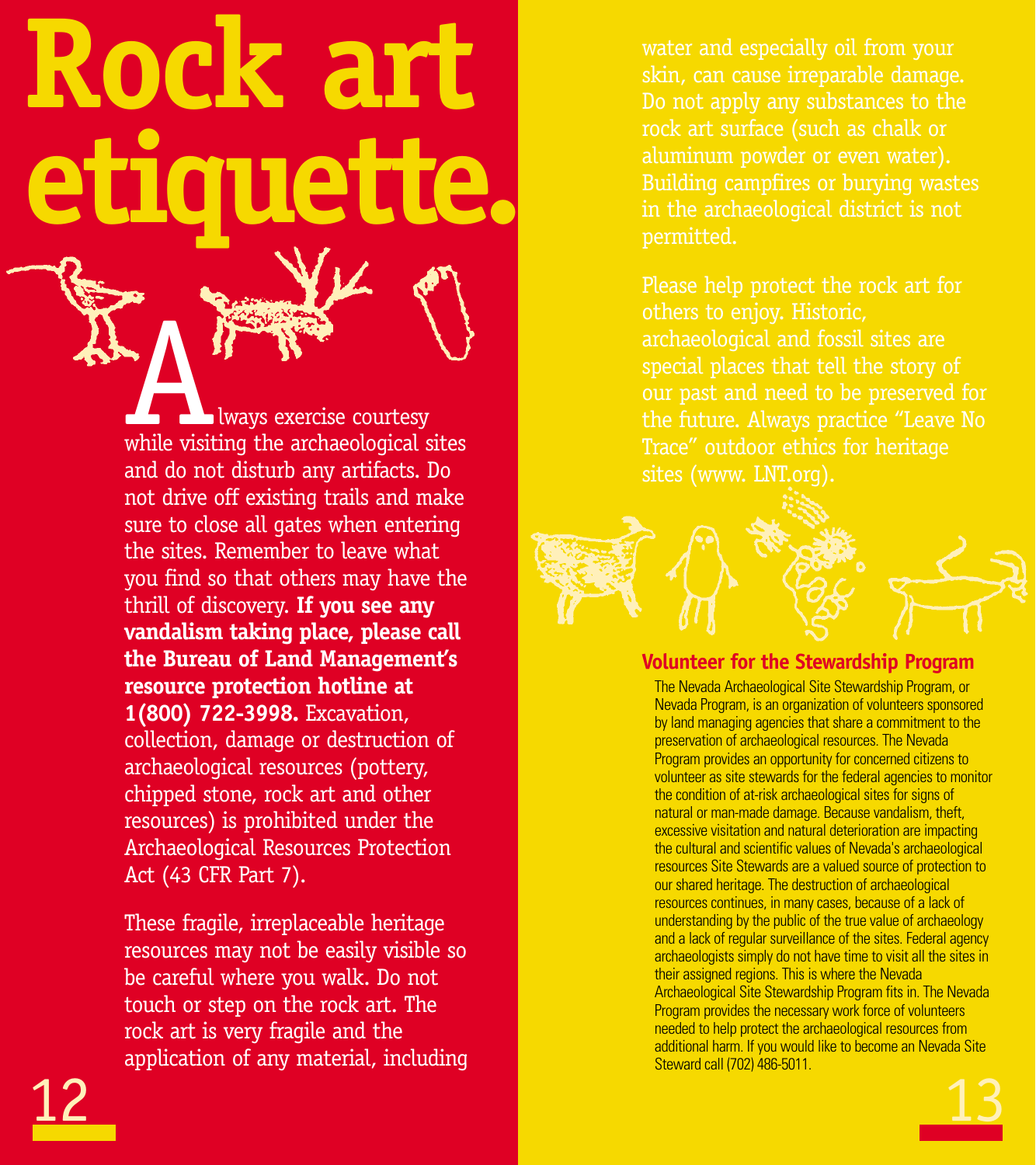# **Plan ahead and prepare**

- Know the rules and regulations for the area you'll visit.
- $\blacksquare$  Check to be sure the site is open and find out if you need a permit.
- Plan to keep pets and pack animals restrained and away from sites.
- Visit in small groups. Assure supervision of youth groups
- Travel and camp on durable surfaces
- Durable surfaces include established trails and campsites, rock, gravel and dry grasses.
- Stay on designated roads and trails. Soil disturbance can cause significant and irreversible impacts to heritage sites.
- Climbing, sitting or walking on walls and other constructed features weakens them. Walls that are stressed may suddenly collapse.
- Avoid walking on artifacts and middens. Middens are trash dumps that are usually soft dark soil areas near heritage sites.
- Where allowed, camp at least 200 yards from heritage sites.

# **Dispose of waste properly**

- "Pack it in, pack it out" Pack out all trash, leftover food, and litter.
- Never dig catholes for human waste disposal near heritage sites. Walk at least 200 yards from these sites.

# **Leave what you find**

- Artifacts and fossils left where they are help tell the story of the past. Rearranging them limits their scientific value and the experience of future visitors.
- It is illegal to dig, remove or collect artifacts and vertebrate fossils without a permit.
- Leave historic and prehistoric structures intact.
- Take photographs or make a drawing of the rock art or gravestones you visit. Touching, chalking and making rubbings and latex molds cause damage.
- Campfires cause lasting impacts. Use a lightweight stove for cooking.
- Where fires are permitted, use existing fire rings, a fire pan or build a mound fire.
- Collect only dead and downed wood that is clearly not from heritage sites. Collect wood and build fires at least 200 yards away from sites.

# **Respect wildlife**

- Never feed animals. It changes their natural behaviors and food left behind may alter the heritage site.
- Control pets at all times.

# **Be considerate of other visitors**

- Respect the past. Heritage sites hold clues to what life was like long ago.
- Educate others never to dig at sites or collect artifacts.
- Graffiti is vandalism. It damages rock art, ruins, cliff walls, trees and historic structures. Attempting to remove graffiti can cause further damage.
- Many Native Americans consider their ancestral lands sacred.

# **Report vandalism**

If you see people vandalizing sites, report it as soon as possible by contacting the local law enforcement agency or land management office. Never confront or approach vandals or do anything to endanger your safety. From a distance, observe and report their physical description, activities, license plate numbers, time and location. To report vandalism, call 1(800) 722-3998.

# **Safety tips**

To explore the Lincoln County Rock Art Sites, you will need a comfortable pair of walking shoes (hiking boots or sneakers are preferable), comfortable clothes, sunscreen, sunglasses, and a hat. Also, be aware of rattlesnakes. Never put your feet or hands where you cannot see them (ie., in deep nooks and crannies of rocks and boulders while climbing). Most importantly, always bring water. Even though you may only plan to go for a short hike, be sure to always have water with you. Also, always follow desert safety tips that include the following:

- $\blacksquare$  When planning a desert trip, always inform someone where you are going, your route and when you expect to return.
- Use the buddy system, and try to take someone with you. Make sure your vehicle is in good condition.
- Remember where you parked when taking a hike. Take walkie-talkies for communication with each other.
- Wear hiking shoes with good tread and appropriate clothing for the season.
- Carry lots of water, a hat, sunglasses, sun block and gloves.
- Watch out where you walk or put your hands when climbing. Certain times of the year bring out rattlesnakes and critters.
- Most of all, have a good time while assuming a "desert" safety mentality." Love nature with caution. Protect our natural resources with vengeance.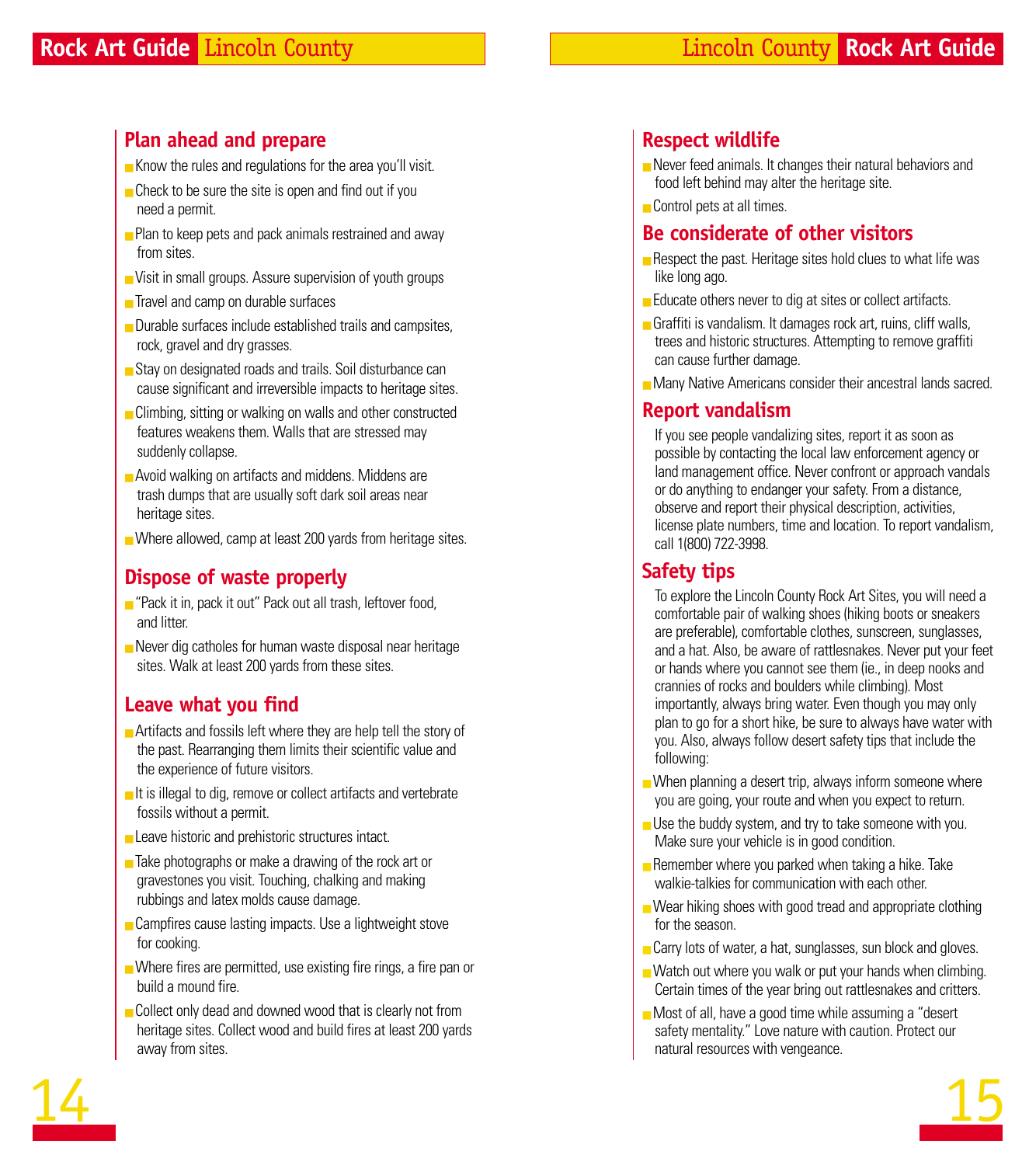# **Ter.mi. nol.o.gy**

**anthropomorph** A figure that resembles a human body.

**atlatl** A weapon used for hunting that propeled darts or small spears. It was later replaced by the bow and arrow around 500 A.D. The Atlatl is often depicted as a circle with a line through it.

**cupule** A cup shaped depression in the surface produced by grinding, pecking or a combination of both. They are also referred to as "pit-and-groove." These cup-like depressions or pits in boulders are thought to be the oldest form of rock art, first appearing in parts of the Great Basin 7000 years ago.

**desert varnish** (patina) A coating, crust or film often found on rock composed of iron, manganese oxide and clays. Many petroglyphs are covered with desert varnish and over time are revarnished (repatinated). Varied shades of patina indicate age differences.

**elements** Individual marks that comprise portions or parts of a motif.

**geoglyphs** Large ground figures produced either by building up rock alignments (such as cairns) or scraping away rocks or desert pavement (intaglio).

**grinding slick** A flat or shallow surface formed by grinding or crushing of foods with a stone.

**mano** A hand-held stone for grinding foods and other substances (minerals for pigments).

> **motif** A single rock art figure comprised of one or more elements.

**metate** Portable milling stone.

**panel** Aggregates of designs occuring on one surface or rock canvas.

**patterned body anthropomorph** (PBA) An anthropomorph with complex designs on the body.

**petroglyph** Rock art produced by engraving, pecking, abrading or otherwise "taking away" rock surface.

**pictographs** Designs that are applied with pigment to rock surfaces.

**rock art** The broad cover term referring to petroglyphs, pictographs, geoglyphs or any combination of these.

**solid body anthropomorph** (SBA) An anthropomorph without complex designs.

**superimposition** When rock art is covered over by rock art excuted later in time. It is often difficult to view and record superimposed rock art.

**tinajas** Naturally eroded cavities useful for collecting rainfall.

**zoomorph** A figure that resembles an animal body.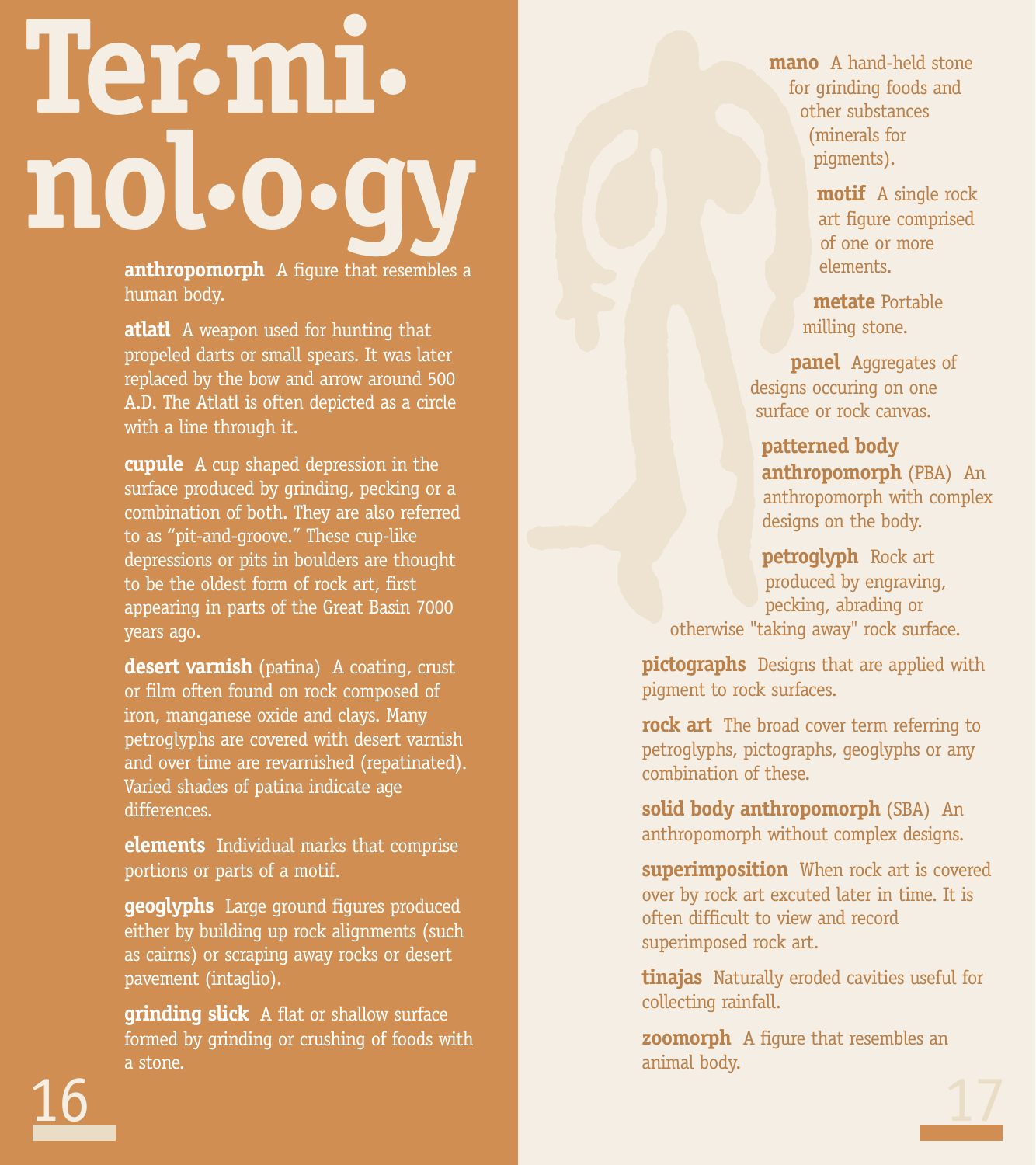# **Ash Springs**

# **Ash Springs Rock Art Site**

The entrance to Ash Springs Rock Art Site is approximately 5.0 miles south from the intersection of State Route 375, State Route 318 and U.S. Route 93 (the "Y"). Traveling south on U.S. Route 93 towards Alamo, it's on the left (east) side of the road . Take the dirt road to the barbed wire gate, approximately .2 miles from the highway entrance. A yellow BLM marker is just to the right of the gate. Continue to the register.

**Vehicle access rating:** 3. Improved / graded dirt road

**Useful GPS Coordinates**

**Entrance coordinates:** N 37˚ 27.572, W115˚ 11.620, elevation 3621 feet

**BLM marker coordinates:** N 37˚ 27.530, W115˚ 11.528, elevation 3642 feet

**Gate coordinates:** N 37˚ 27.494, W115˚ 11.466, elevation 3655 feet

**Register coordinates:** N 37˚ 27.453, W115˚ 11.373, elevation 3691 feet

# **About the site**

The petroglyphs found at Ash Springs Rock Art Site are typical of much the Great Basin rock art. All petroglyphs at Ash Springs are pecked and display a wide range of line widths. This rock art adorns surfaces that have been subject to weathering and some marked human defacement. Pictographs, or painted rock art, and cupules, or pit-and-groove rock art, are both absent from this site but can be observed at other Lincoln County sites.

This area is known to have been a winter site for the Pahranagats, and might have accommodated a small village of 25-40 individuals. Winter was the most permanent phase of the seasons for these people, and was spent in villages, usually around the lower fringes of the pinyon-juniper forests at an altitude of 5000-8000 ft. Although Ash Springs is not in this type of area, and is at a much lower altitude of 3600-3800 ft., the boulders at this site sheltered people from the cold. Water was



ordinarily obtained from snow meltoff, however, the constant availability of warm water at Ash Springs rendered this unnecessary and made this site extremely desirable.

In general, less food gathering took place during the winter months, although there was occasional hunting. Winter was mostly a time of visiting, gambling, tool making and story telling. The presence of debitage, or stone flakes, indicate that many stone tools were created here. These include knives, drills, scrapers, hammerstones, and a variety of projectile points. Tools were fashioned mostly out of cherts which were obtained locally, and obsidians, which came from farther away in Utah. The Pahranagats also had a highly specialized basketry tradition. Baskets specifically fashioned to gather and process plant foods included burden baskets, winnowing and parching trays, bowls, and seed beaters. By contrast, pottery was simple and utilitarian, although some vessels had cord-impressed or fingernail-incised decorations. At the Ash Springs Site, sherds of Fremont-like greyware have also been found, indicating the presence of these Southwestern groups who co-existed in this area along with the Pahranagats c. AD 500-1250.

# **Panels**

**Marker #1** Welcome to the Ash Springs Rock Art Site. This site is predominantly a habitation site comprised of two highintensity areas of domestic activity and includes 12 semicircular cobblestone alignments along with associated lithic material. The site also extends to the top of the easternsituated hill known as "Shaman's Vista." Due to the availability of diverse and abundant food resources in the valley, this site

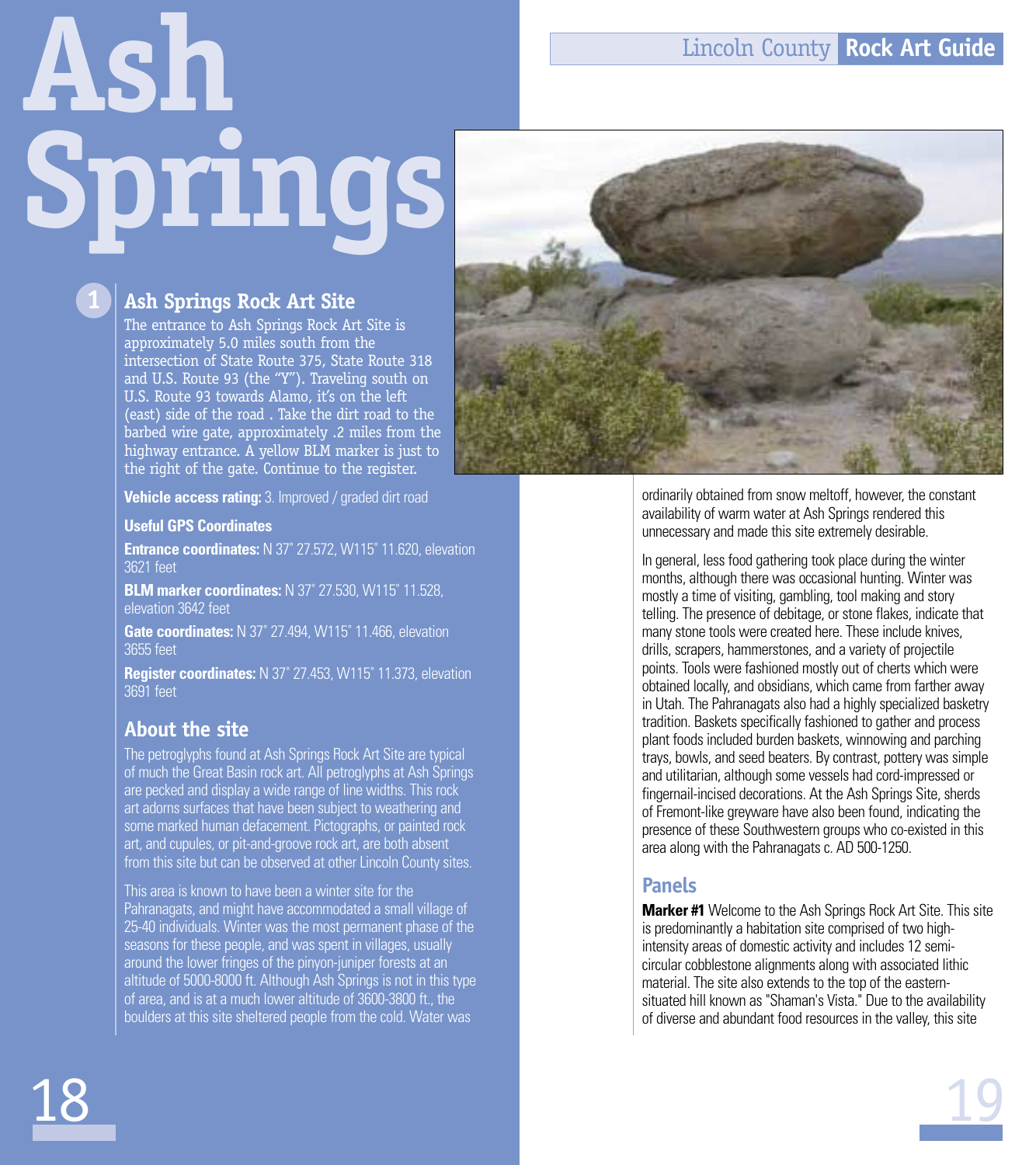could also have been utilized as a base camp in the winter. In fact, there are ethnographic accounts from the turn of the last century which state that the Pahranagats did in fact spend winter at Ash Springs, and dispersed to the north during the warm seasons. The presence of the warm natural springs added a unique and special feature that would have been particularly welcome during the cold weather.

A suggestion that might make this tour even more enjoyable would be to sketch the rock art as you make your way along the trail.

**Marker #2** This panel depicts a large bighorn sheep with very long legs on a flat boulder. This image is an example of a representational motif called a zoomorph. This term includes any depiction that is recognizable as some kind of animal, and includes

bighorn sheep as well as other quadrupeds and animals in general. Sheep are not only the most common zoomorph in this vicinity, but are found all throughout the western states as well. This rock art panel is very lightly rendered so the image may be difficult to see in direct sunlight.

**Marker #3** This is a simple panel consisting of only a line and a circle. Note the three bullet marks, one inside of the circle and two outside of it. Two smaller milling stones, one on each side, accompany this larger boulder. A grinding slick can be found on each of the milling stones. Foods and other substances (minerals for pigments) were ground into meal on such boulders with the use of a mane, or hand-held stone. Over time this activity would produce a smooth surface, or grinding slick. Portable milling stones, or metates, were also used. Seeds and pinenuts comprised a great deal of the plant foods which were processed. Pinenut meal could be made into soup or mush. Grasshoppers and crickets were dried in the sun, and then also



ground into meal and mixed with water and other ingredients (berries, pinenuts) to make cakes. Much of this food could be stored for the winter.

**Marker #4** This marker indicates the entry into an area of heightened domestic activity. Note the concentration of engraved boulders that define a living space. Rock art is frequently associated with domestic sites, and you will observe this trend at the Ash Springs Rock Art Site. There are several grinding slicks in this area – see how many you can find.

Marker #4



located on the front of the left boulder. These representational motifs are called anthropomorphs, and include any figure that is recognizably human. There is also an anthropomorph on the right hand boulder with his arms outstretched upwards. He is known as the "Hallelujah Man."

**Marker #5** On this panel are two human figures

**Marker #6** At this marker, is a panel of a large and fantastic zoomorph. Marker #5

Underneath it is a female anthropomorph known as "Vavavoom Woman," which is visible in bright light. Note the two grinding slicks on top of the flat rock.

**Marker #7** The petroglyphs on this large boulder are thought by some to represent solar calendrical devices having to do with the equinoxes and/or solstices. The monitoring of these dates by such methods may have been necessary in determining certain ritual dates that were important to the cultures involved.

**Marker #8** This marker designates one of several boulders in the area to have an associated semicircular cobblestone alignment. There is no art at this particular feature. However, other such similar rock arrangements at this site do have associated rock art.

**Marker #9** This panel with three bighorn sheep is not associated directly with either domestic area, but is significantly removed from them. This panel is difficult to see in bright sunlight. Bighorn sheep were the only large game found locally and were hunted by the Pahranagats. One rock art theory associates the presence of sheep with hunting magic. However, their presence in rock art may have also have had symbolic references having little to do with the hunting of large game. Certain Southern Paiute ethnographies, for example, describe the association of mountain sheep with weather control, in particular the aspect of rain-making. Considering the presence of a permanent and abundant water source, however, perhaps the sheep had some other significance known only to the Pahranagats.

**Marker #10** From this marker there is a short hike to next rock art panel. Pass to left of the stone formation indicated in the illustration, and look for the trail marker on the other side.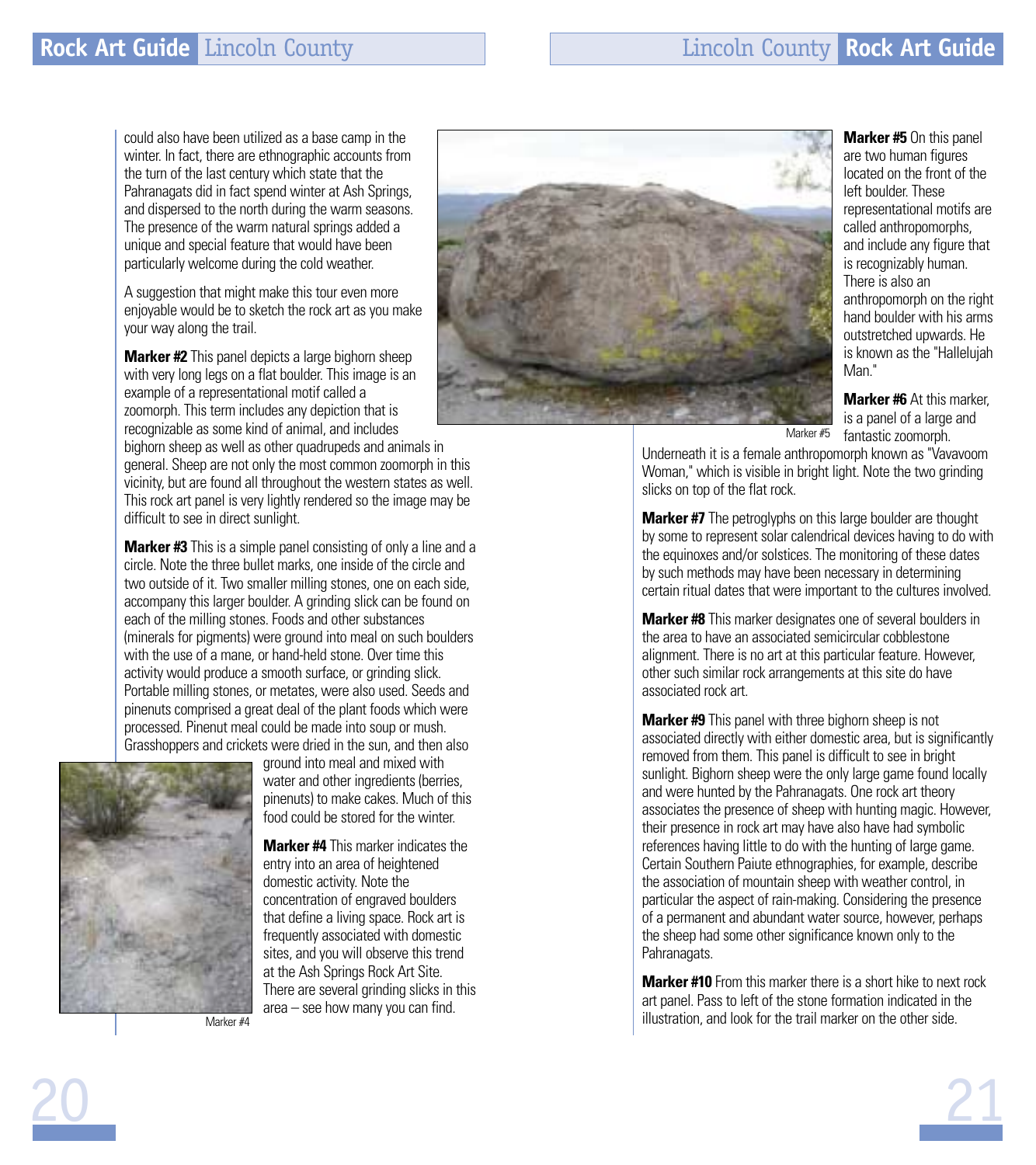

**Marker #11** This panel

displays an excellent example of superimposition. This situation occurs when petroglyphs are engraved over already existing ones, an indication that the worked-over motifs were made at an earlier time. This can be used as a general timeframe when Marker #11 attempting to date petroglyphs.

We may not know when or how far apart the two sequences were created, but we do know this site was probably multigenerational. In this case a heavy curvilinear line is superimposed over several sheep. The sheep to the center-left has an atlatl spear embedded in its back (see Marker #15). Also note the associated semi-circular cobblestone alignment as well as the modern defacement on the panel.

**Marker #12** This boulder has two rock art panels which include several zoomorphs. As you can see, they are very damaged and it is possible that some original rock art is now gone. Natural weathering processes and/or vandalism have created the present situation. Note the modern defacement below to the right of the sheep panel, the initials "AR."

**Marker #13** This is a panel of two lightly etched bighorn sheep. Again, this panel is very difficult to see in bright sunlight. Since the time of day seems to be significant in the viewing of so many petroglyphs, it is possible that this may have been done deliberately.

## **Marker #14** A panel

containing bighorn sheep depictions is situated to the left. To locate a small panel on the other side of the boulder, go around it and look for the panel situated near the ground. Afterwards, backtrack to the trail and follow it out down the road.

**Marker #15** Note the atlatl spear embedded in the back of one of the bighorn sheep. The atlatl, or spearthrower, was a device which enabled an individual to hurl a spear

22



Marker #14

at a greater distance than was possible unaided. Spears were supplemented by bows and arrows as hunting implements around AD 500, so this petroglyph may have been created before then.

**Marker #16** The location of this marker is situated in the heart of the other locus of concentrated domestic activity. Like the first area, there is a high occurrence of rock art indicating a place of heightened group interaction. Much food processing took place here also, as indicated by the presence of many grinding slicks.



Marker #17

23

**Marker #17** The last rock art panel on this tour contains an impressive display of several bighorn sheep. Like others at this site, some of the sheep have atlatl spears protruding from their backs. On top of this boulder to the right can be found a concentric circle, a common motif found globally in rock art. After viewing this rock art, backtrack to the road and go to the last Marker #18.

**Marker #18** This marker indicates the end of the officially marked trail. From this location you can see Shaman's Vista on top of the hill to the right. If you desire to end the tour, follow the road and exit to the parking lot. However, you can extend the tour by making an optional hike to the top of Shaman's Vista (refer to the map since there is no marked trail). There is no rock art, however, although there are a number of features at the summit including three rock alignments. There are also considerable lithic scatters indicating the manufacture of stone tools.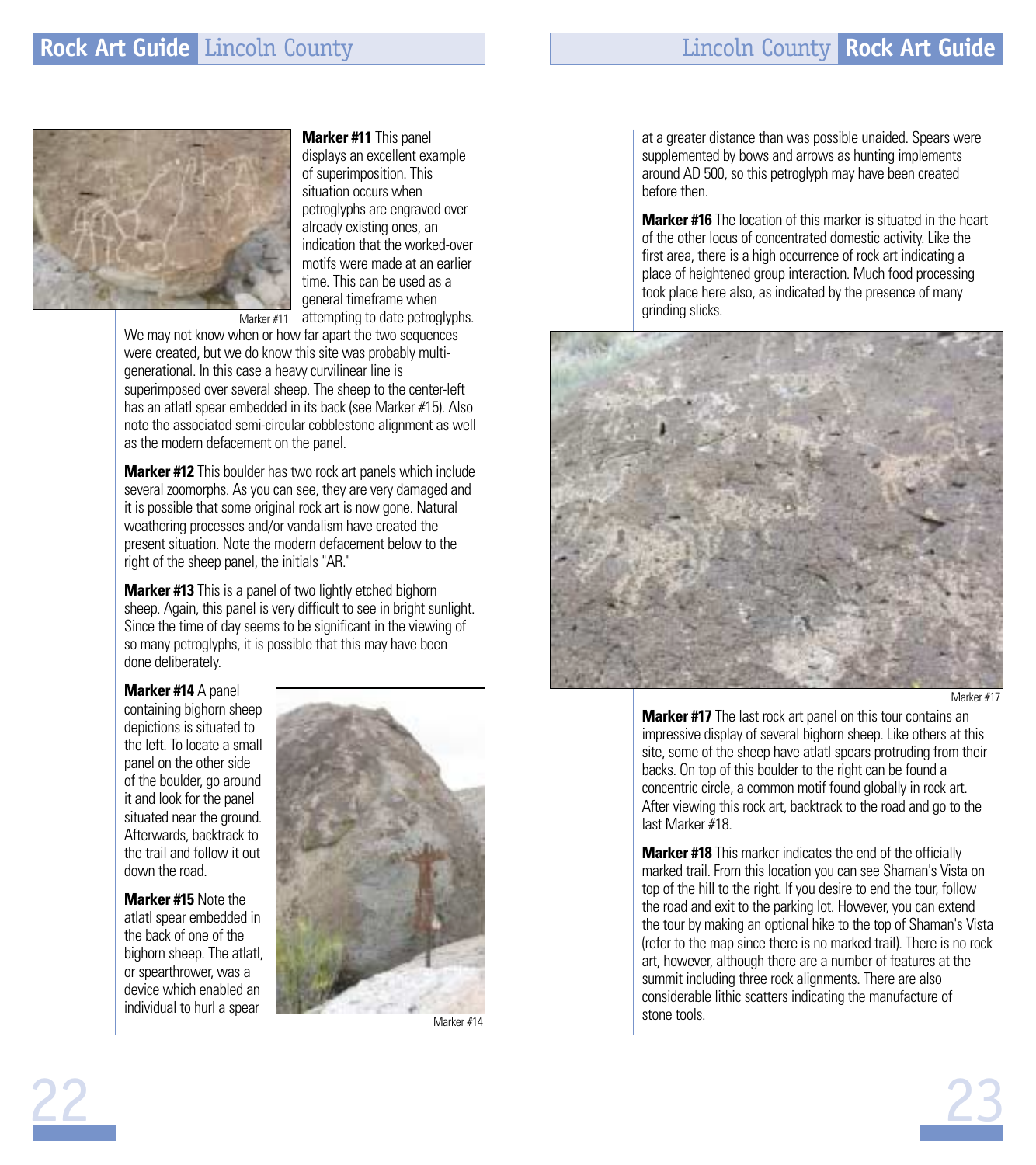# **Crystal Wash**

# **2**

# **Crystal Wash Rock Art Site - Entrance**

The entrance and gate to Crystal Wash Rock Art Site is 3.7 miles from the intersection of State Route 375, State Route 318 and U.S. Route 93 (the "Y"). Traveling east on U.S. Route 93, towards Caliente, it's on the left (north) side of the road just past the 54 mile road marker. Traveling west on U.S. Route 93, the entrance is 38.2 miles from Caliente, on the right (north) side. There is a BLM marker just to the left of the barbwire gate. Go through the gate and continue about 50 yards to the register.

**Vehicle access rating:** 3. Improved / graded dirt road (there is a somewhat steep gully when you first turn off of the main highway)

# **Useful GPS Coordinates**

**Entrance and gate coordinates:** Entrance and gate coordinates: N 37˚ 32.969, W115˚ 10.403, elevation 4077 feet **Register coordinates:** N 37˚ 33.038, W115˚ 10.418, elevation

4049 feet

**Marker 1 coordinates:** N 37˚ 33.185, W 115˚10.309, elevation 4062 feet (follow the wash for about a half mile)

# **About the site**

Welcome to the Crystal Wash Rock Art Site entrance. Stretching out before you along the wash is the Crystal Wash Entrance Site. Generally speaking, the panels are sporadically placed and there is very little representational imagery at this site. There is, however, one notable exception (see marker #4). There are also two boulders that are heavily covered with petroglyphs and contrast with the mostly cryptic images found at this site. The placement of these petroglyphs suggests a possible travel route, with the rock art providing information along the way. This would have been a public site since the rock art is easily accessible. There is also nothing to suggest this was a habitation site, however, the occasional lithic flake found in the wash indicate that some stone tools were made here.



# **Panels**

**Marker #1** There are several boulders at this location. There is a thin horizontal line across the face of the uppermost boulder. This is a good example of one of the many non-representational motifs found at this site.



Marker #1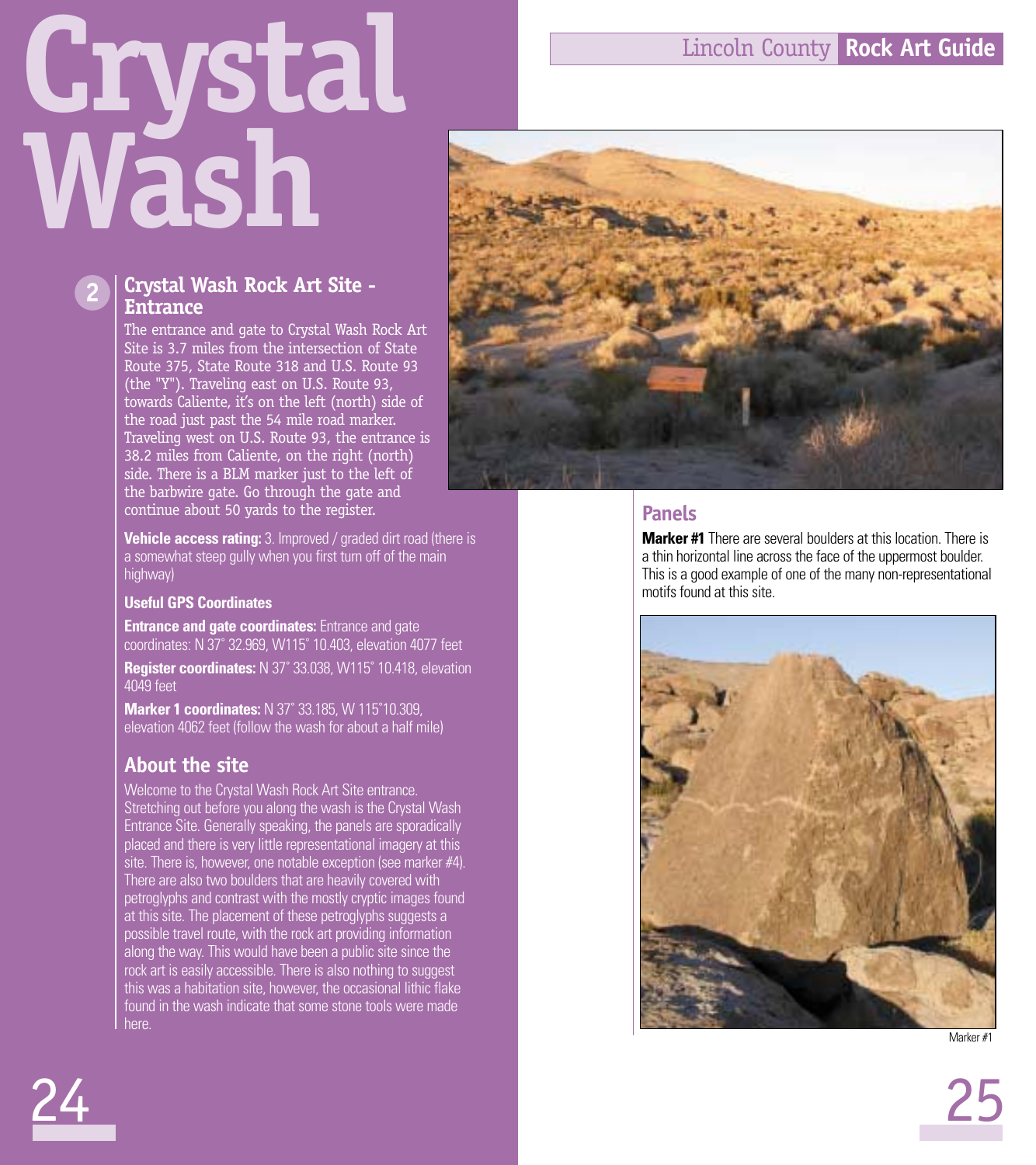**Marker #2** Most of the petroglyphs at this site tend to be directly associated with the wash, however, this panel is somewhat more set in from the wash than many of the other panels. These non-representational motifs are typical of the Great Basin Curvilinear Abstract Style.



**Marker #3** The small motif depicted on the right is an image that may or may not be an anthropomorph. The small projections extending from this shape could possibly be arms

and legs. There is only one other figure at this site that may be an anthropomorph, and it can be found at marker #4.

**Marker #4** This boulder, located near the division of the wash, is heavily embellished. Underneath the front side is a panel consisting of three very faint, wavy lines. They are waterworn due to the periodic flooding of the wash. On the opposite side is a motif known as a "wearing blanket" that may be an anthropomorph dressed in a woven cloth. This image is similar to others of this type, and is characterized by the "woven" pattern in the body of the figure. Some, like this one here, appear to have fringe at the bottom of the blanket. These figures are generally known as "patterned" anthropomorphs and are depicted with a variety of dots, bars and other designs arranged in a well-ordered manner. Since the Pahranagats have no known weaving tradition other than baskets, it's possible that this motif represents the presence of Southwestern Puebloan cultures that lived in the area at the same time as the Pahranagats (AD 500-1250).



Marker #4

To proceed to Marker #5 and #6, go back to Marker #1. If you're facing the direction of the parking area, turn left at this marker. If you are facing away from the parking area, turn right and follow the trail to Marker #5.

**Marker #5** The roof of this small shelter has been painted with red ochre, a frequently used pigment made from iron oxide. Although no discernable imagery seems to have been created in the application of this pigment, it's placement was likely deliberate and is therefore not a natural occurrence. This shelter could have been meaningful to the individuals who used it and may have had ritual significance.



**Marker #6** This is a small habitation or campsite that would have accommodated a family-sized group of people. Sites of this type were often found near travel routes and could have functioned as stopovers for travelers on their way to another destination. Note the representational imagery in the form of "zoomorphs" (mountain sheep and other quadrupeds), and anthropomorphs. One figure is a type called an "elongated anthropomorph," but there are also other kinds of anthropomorphs at this site. The grinding slick at this site indicates that the food processing took place here (found in the area to the right of these panels). Grinding slicks were created when food (i.e., seeds, pine nuts) were ground on a flat stone surface with a mano, or a hand-held stone, and over time this activity would produce a smooth surface. Portable grinding stones or "metates," were also used. Besides plants, certain kinds of insects like grasshopppers and crickets, were dried and ground into meal. Minerals like hematite were also ground for use in pigments. These were then mixed with an organic binding agent such as water, plant juice, saliva, or urine to create paint.

To exit the site, follow the trail markers out to the wash and parking area.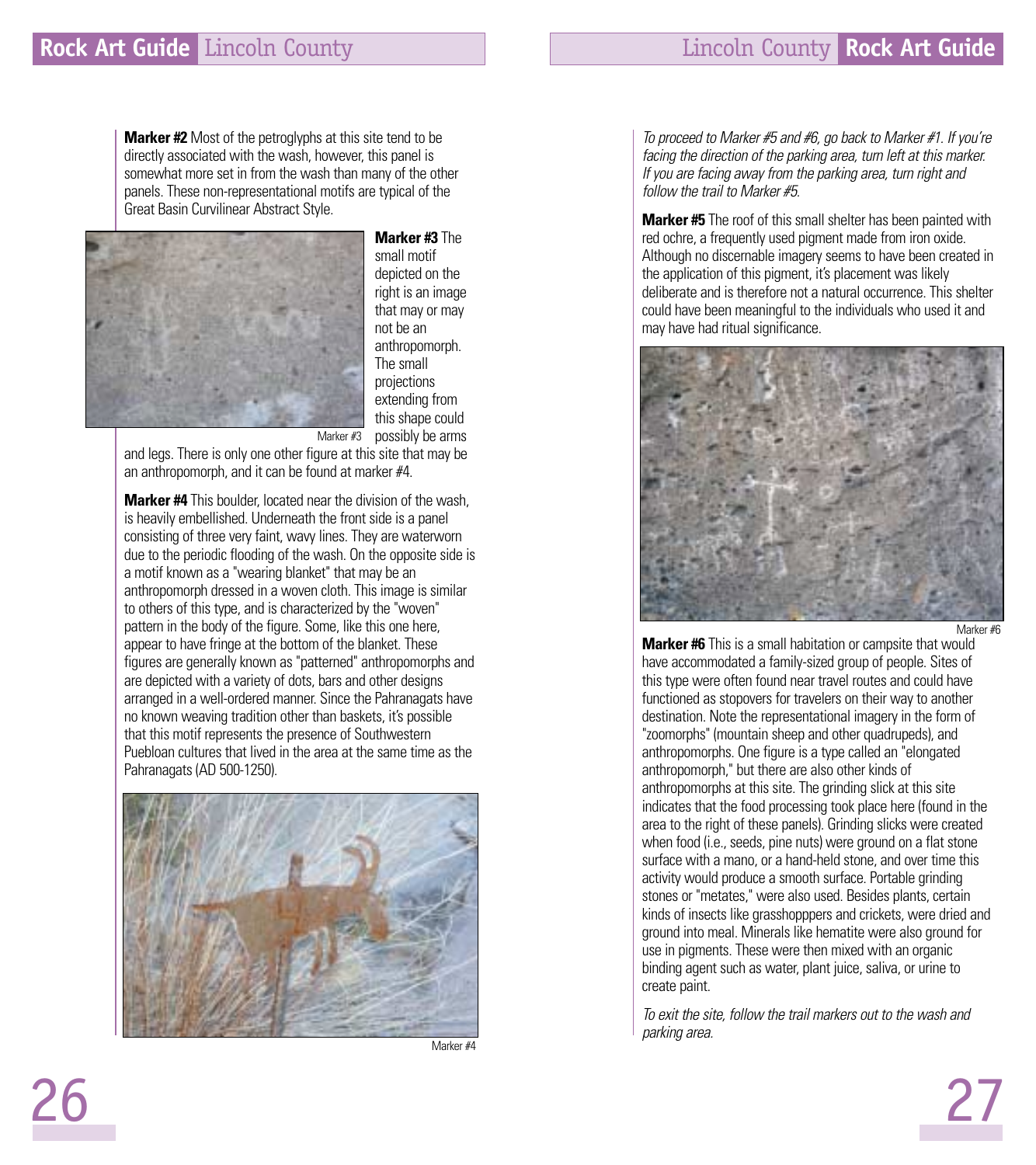# **Crystal Wash**

# **Main Site**

**2**

# **Crystal Wash Rock Art Site -**

The entrance and gate to Crystal Wash Rock Art Site is 3.9 miles from the intersection of State Route 375, State Route 318 and U.S. Route 93 (the "Y"). Traveling east on U.S. Route 93, towards Caliente, it's on the left (north) side of the road just past the 55 mile road marker. Traveling west on U.S. Route 93, the entrance is 38 miles from Caliente, on the right (north) side. The entrance is at a pullout with white trash can and orange netting behind it, and there is a yellow BLM marker just to the left of the gate. Go through the gate, veer left (not right) and continue .6 miles to the register.

**Vehicle access rating:** 3. Improved / graded dirt road

**Useful GPS Coordinates**

**Entrance and gate coordinates:** N 37˚ 32.917, W115˚ 09.467, elevation 4225 feet

**Register coordinates:** N 37˚ 33.414, W115˚ 09.671, elevation 4141 feet

**Marker 1:** Directly behind the register

**Marker 2 coordinates:** N 37˚ 33.331, W 115˚09.923, elevation 4132 feet

**Marker 5 coordinates:** N 37˚ 33.296, W115˚09.991, elevation 4087 feet

# **About the site**

Petroglyphs are the dominant rock art form at Crystal Wash and they are etched onto rockfaces by pecking, abrading, scratching, or a combination of these techniques. Pictographs, or painted rock art, is only represented in small quantities at Crystal Wash. A third type of rock art known as cupules or pit-and-groove rock art, are cuplike depressions or pits in boulders and are thought to be the oldest form of rock art, first appearing in parts of the Great Basin 7000 years ago. There is one example of this rock art at Marker #6.

The Main Site of the Crystal Wash Rock Art Site is a large habitation area comprised of a triangular configuration of three



boulder groupings inscribed with rock art. It was frequented by the Pahranagats, and this site is large enough to have accommodated a village and is thought to have been a winter site. Water was ordinarily obtained from snow meltoff, and the large boulders provided suitable protection against the wind. This location was climatically more desirable than the lower valleys which were colder during the winter months.

Aside from much lithic material and a few ceramic sherds, four hearths and some cobblestone alignments have been found at this site, signifying the presence of wickiups, which were typical camp shelters. During the cold months, less food gathering took place although there was occasional hunting. Instead, winter was a time of visiting, and gambling and story telling were frequent activities. The presence of much debitage, or stone flakes, indicate that many stone tools were created here. These include knives, drills, scrapers, hammerstones, and a variety of projectile points. Tools were fashioned mostly out of cherts and obsidians which were obtained locally. The Pahranagats also had a highly specialized basketry tradition. Baskets specifically fashioned to gather and process plant foods included burden baskets, winnowing and parching trays, bowls, and seed beaters. By contrast, pottery was simple and utilitarian, although some vessels had cord-impressed or fingernail-incised decorations.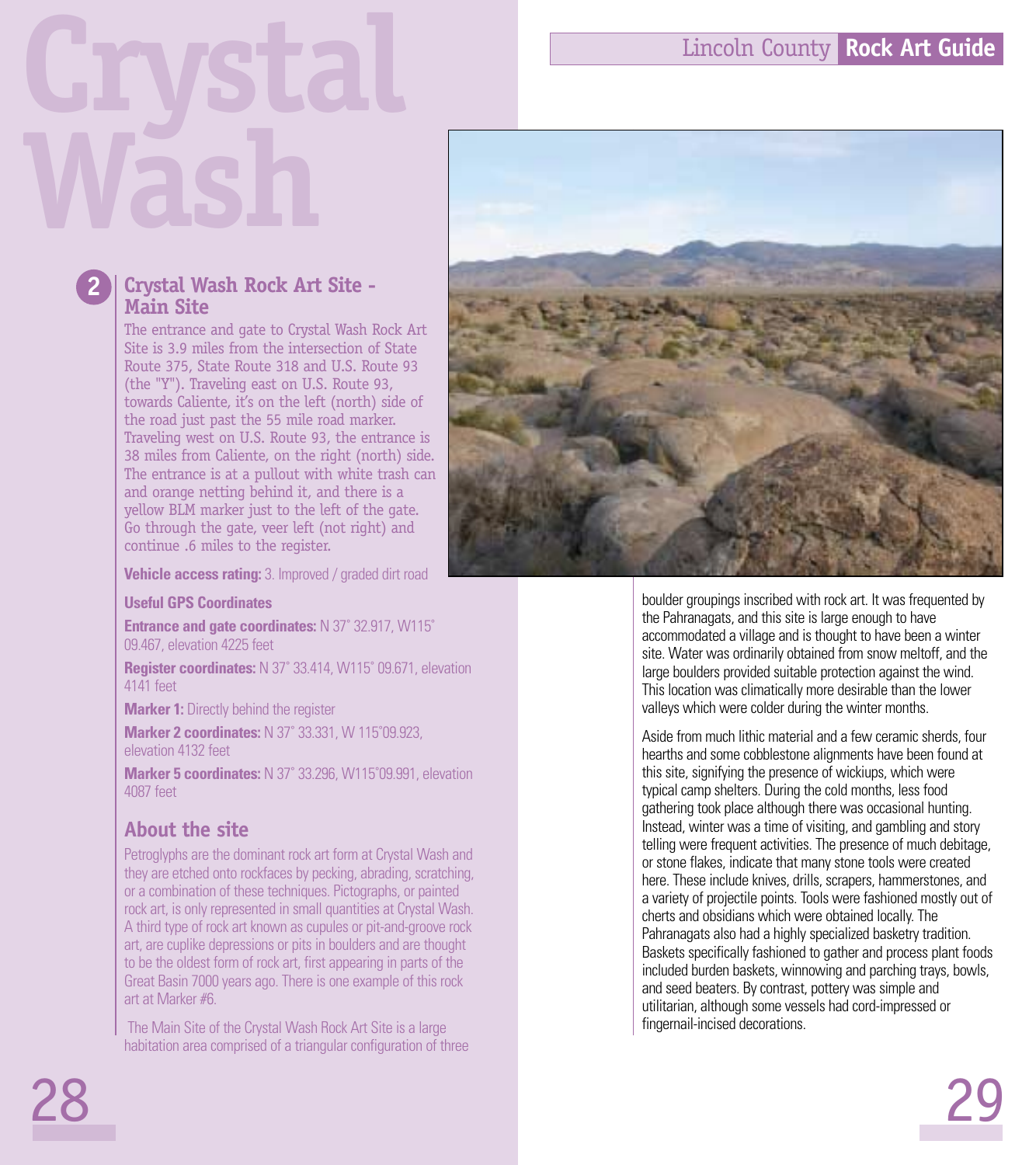# **Panels**

**Marker #1** Welcome to Crystal Wash! A suggestion that might make this tour even more enjoyable would be to sketch the rock art as you make your way along the trail. The two large boulders in front of you designate a small domestic site. Rock art is frequently associated with domestic sites, and you will observe this tendency throughout the entire Crystal Wash Site. The only rock art at this location not inscribed on these boulders can be found on a smaller, flat rock on the ground approximately 25" slightly to the right behind them. Be careful not to step on the rock art. There is also a grinding slick on this rock in addition to at least seven other known grinding slicks at this site. Two are located under



the small overhang in the front, and two can be found to the right and left of these boulders. Foods and other substances (minerals for pigments) were ground into meal on grinding slicks with the use of a mano, or hand-held stone. Seeds and pinenuts comprised a great deal of the plant foods which were processed. Pinenut meal could be made into soup or mush. Grasshoppers and crickets were first dried in the sun, then ground into meal and mixed with water and other ingredients (berries, pinenuts) to make cakes. Much of this food could be stored for the winter.



**Marker #2** While facing this marker, you will see a small-to-medium boulder on the left which has most of its rockfaces engraved with petroglyphs. Note the petroglyphs on what looks like the "seat"; these are extremely faded. There is also a tiny mountain sheep on the left side of this boulder that may or may not be readily visible depending on the time of day. In front of the marker is a large boulder with petroglyphs, and the small rock attached to its left displays four bighorn sheep. Directly before the marker is a flat rock with a grinding slick, and to the right are more petroglyphs. There are other petroglyphs Marker #2

and grinding slicks at this site that are not outlined in this guide – see how many you can find.

**Marker #3** Directly in front of this marker is a low boulder with a grinding slick. Note the two sheep motifs to the left. The single sheep to the right is quite faded and difficult to see. Above the grinding slick is a small petroglyph which may depict an atlatl. The atlatl, or spearthrower, was a device which

enabled an individual to hurl a spear at a greater distance than was possible unaided. Spears were supplemented by bows and arrows as hunting implements around AD 500, so this petroglyph may have been created before then. bighorn sheep were the only large game found locally. They were hunted by the Pahranagats, however, their presence in rock art may have had symbolic references having little to do with the hunting of large game. Certain Southern Paiute ethnographies, for example, described the association of bighorn sheep with weather control, in particular the aspect of rain-making.

Marker #3

**Marker #4** In front of this marker you will observe two large boulders engraved with petroglyphs. The panel directly in front of you has evidence of superposition. This situation occurs when petroglyphs are engraved over already existing ones, an indication that the worked-over petroglyphs were made at an earlier time. This can be used as a general timeframe when attempting to date petroglyphs. We may not know when or how far apart the two sequences were created, but we do know this site was probably multi-generational. There is a grinding slick on the flat rock face in front of these two boulders. Note the representational content of this rock art (and other rock art throughout the site) in the form of anthropomorphs (human figures) and zoomorphs (bighorn sheep and other quadrupeds or animals). Especially noteworthy is the banded anthropomorph motif found farthest to the right (see insert). Variations of this figure type are found locally and may have been cultural markers.



**Marker #5** Situated before this marker are several flat boulders engraved with a great deal of remarkable imagery. Although it is not possible to know the meaning of these images, they undoubtedly contain information meaningful to the Pahranagats. Like the petroglyphs at Marker #4, there are also some instances Marker  $#5$  of superposition in these

panels. Please be very careful not to step on this rock art, as it is extremely fragile. When you are finished, you may go back carefully the way you came and follow the trail markers to Marker #6.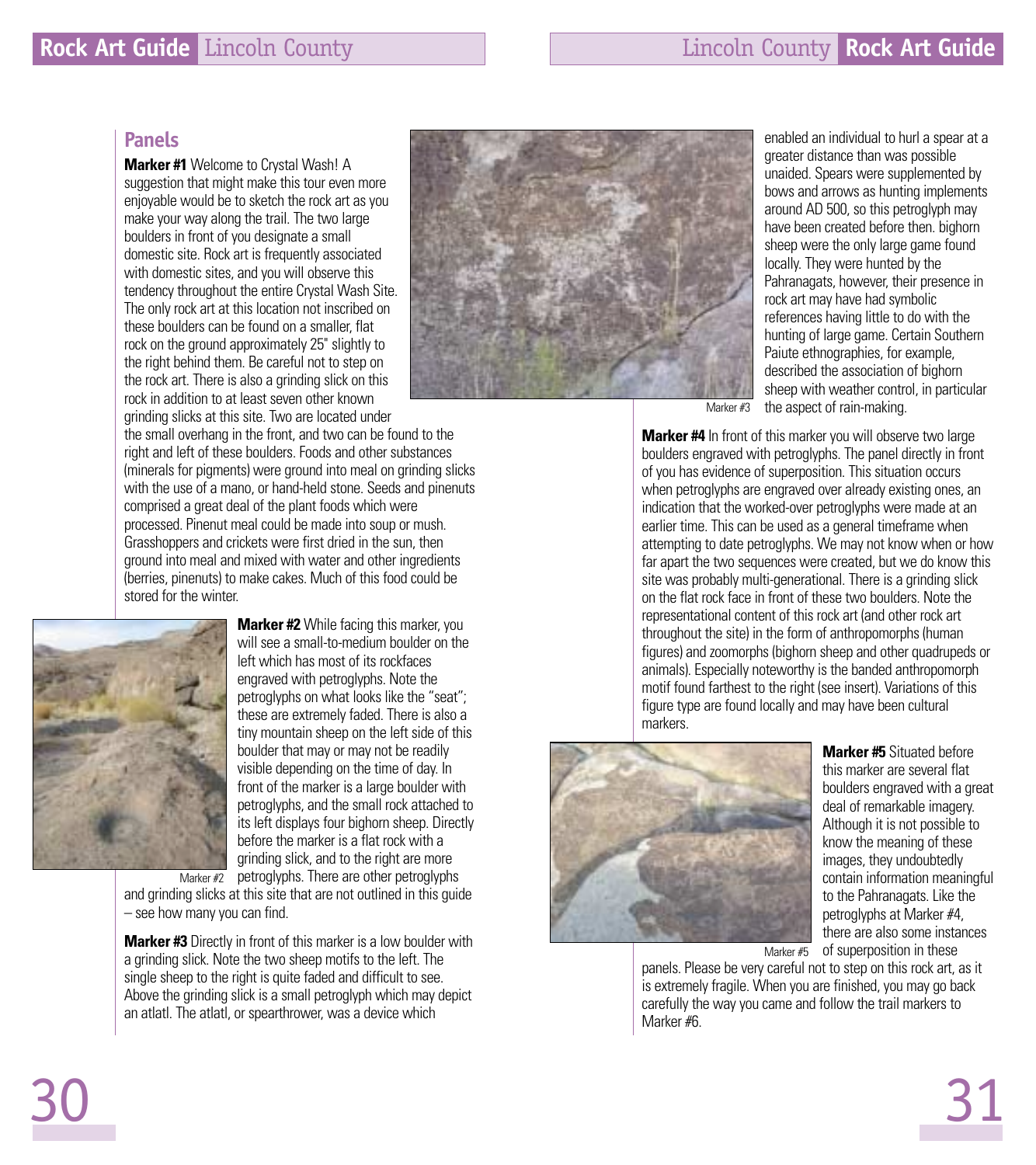

**Marker #6** In addition to rock art, this marker also designates the location of what had been a wickiup, or typical structure used by the Pahranagats. These shelters were constructed of frameworks made of poles covered with grass brush, rushes, or arrow weed. They Marker #6 vere often conical in shape

and usually had a smokehole. For fuel, the Pahranagats would have used local brush, which was in ample supply. To the left of this marker is dark stain indicating the remains of a hearth, and in front of it is a flat boulder with several "pocked" impressions, a form of rock art known as "cupules."On the far right end of this boulder is a large hole, or mortar, which was used along with a stone pestle to process seeds, nuts, or possibly to mix pigments.

**Marker #7** In front of this marker is a rock shelter engraved with petroglyphs. This panel is unusual in that it is the only rock art at the main site to display pigment, or pictographs (rock art that is painted). The only other example of pigment existing at the Crystal Wash Site is at Marker #5 at the Entrance Site. The red pigment was a frequently used color obtained from hematite, a form of iron oxide. It is likely that at one time more color was present on this panel, but pigment deteriorates very quickly so whatever color was originally here has since disappeared. When pictographs are present, however, they provide an opportunity for dating that is not possible with petroglyphs. Since pigment it is often mixed with an organic binder (saliva, blood, or urine), these binders can then be C-14 dated with a great deal more certainty than organic material in rock art that is engraved or pecked.



**Marker #8** The panel before you contains a striking assemblage of anthropomorphic figures and is unique to the entire site. This structure of boulders may have been used as a Marker #8 speech platform. There is ample room to accommodate an audience, and the rock art itself suggests a gathering of people. Although the Pahranagats recognized no absolute political authority, a temporary chief was appointed during times of aggregation. His function was more that of an arbiter and as an organizer of group activities (food-collecting expeditions, certain ceremonies). The village would congregate in the morning to receive the chief's instructions if specific activities were planned for the day, and listen to him orate from the top of the platform. Since it is possible to see a considerable distance from the top of these boulders, they would also have functioned as an excellent lookout.

**Marker #9** This rock art panel is one of the few occurring outside of the triangular composition of boulders which comprises the living area of the Main Site. Because of its exterior location, it may have been used as some kind of marker. Certain petroglyphs are thought to have functioned as maps; perhaps the meandering line on this boulder is one example of this site.

Follow the trail carefully to Marker #10, as it involves some climbing over rocks.



Marker #10

**Marker #10** This final marker designates the rock shelter in front of you. Inside the shelter are some petroglyphs in addition to three grinding slicks. The private and less accessible nature of this shelter as well as the cramped space within it suggest it had special significance and was therefore set apart from the routine of daily living.

To leave the site, follow the trail markers out to the wash and parking area.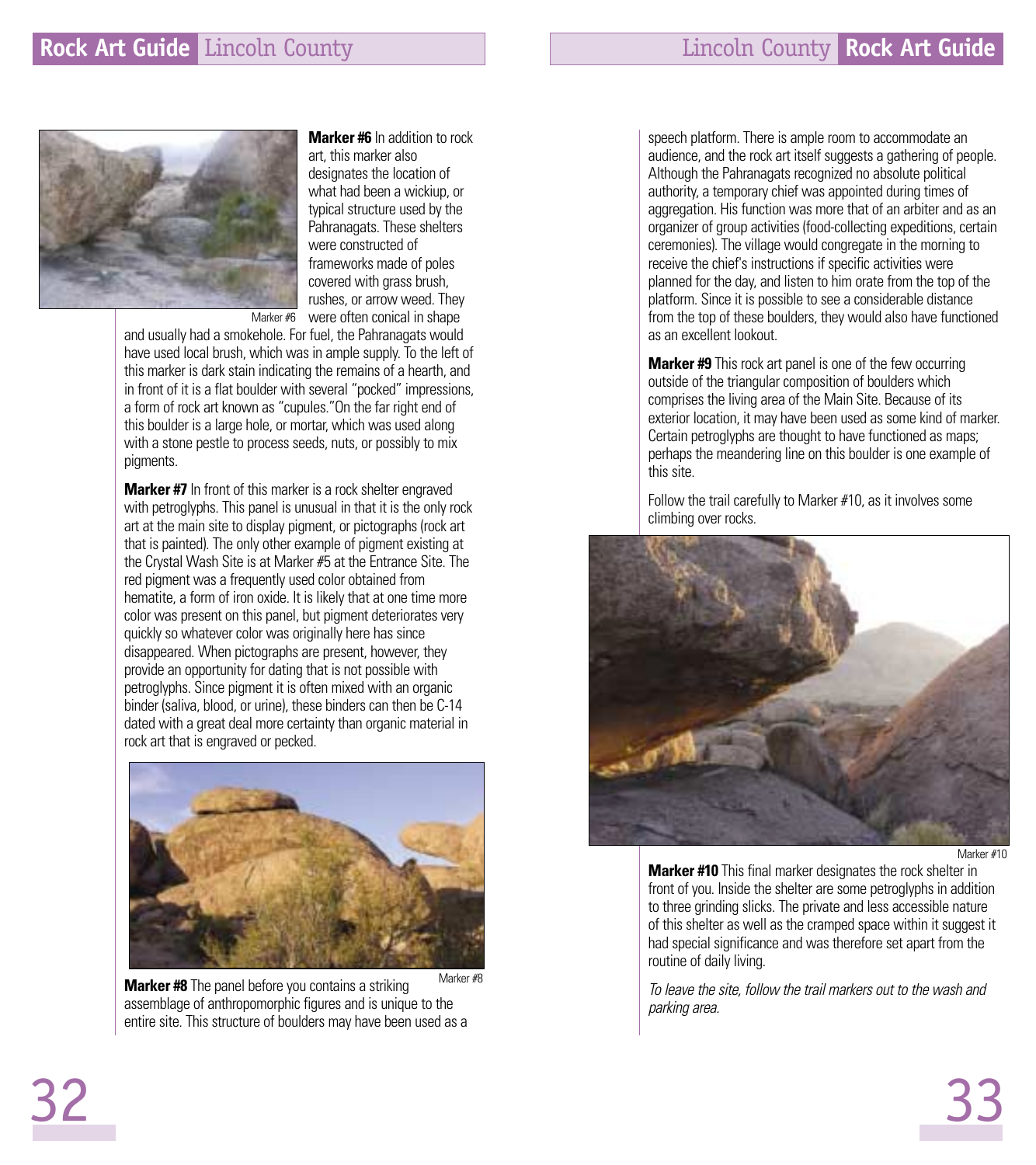# **Mount Irish**



**Mount Irish Rock Art and Archaeological District**

**3**

The entrance and gate to Mount Irish Rock Art Site is 3.9 miles from the intersection of State Route 375, State Route 318 and U.S. Route 93 (the "Y"). Traveling north on State Route 318, towards Ely, it is on the left (west) side of the road just past Key Pittman Management Area. A yellow BLM marker is just to the left of the gate. Go through the gate, and continue approximately 9.0 miles to the register.

**Vehicle access rating:** 4. Primitive road / rugged track

**Useful GPS Coordinates**

**Entrance and gate coordinates:** N 37˚ 33.992. W 115˚ 13.882, elevation 3859 feet

**Mount Irish Rock Art and Archaeological District sign coordinates:** N 37˚ 36.320, W115˚ 20.591, elevation 5161 feet

**Monolith Echo Panel coordinates:** N 37˚ 36.295, W 115˚ 20.654, elevation 5170 feet

**Paiute Rocks, Register 1 coordinates:** N 37˚36.366, W115˚ 22.395, elevation 5619 feet

**Shaman Knob, Register 2 coordinates:** N 37˚36.392, W115˚ 22.702, elevation 5738 feet

**Shaman Hill, Register 3 coordinates:** N 37˚36.413, W115˚ 22.722, elevation 5759 feet

# **About the site**

The Mount Irish site is rich with Rock Art, with three distinct areas to explore. The numerous petroglyphs, along with scatters of chipped and ground-stone, pottery and rock shelters, suggest the sites were occupied from 1000 B.C. to the 1860s. Most of the petroglyphs are of the Great Basin Representational style (A.D. 1-1500) often depicting bighorn sheep and deer.

The earliest occupation in southern Nevada began about 11,000 B.C. at Tule Springs in the northwest portion of the Las Vegas Valley. The ancestries of the earliest Native Americans have not been traced to the present, but the contemporary Paiutes and Shoshones are considered the descendants of the last huntergatherers in southern Nevada.

The archaeological record in southern Nevada reflects the activities and life ways of people who, during the past several thousand years, were experts in living in an arid environment. They learned to utilize natural resources and were "hunters and gatherers" of their food. They lived in open camps, brush structures and caves. They moved in family groups throughout a selected territory collecting seeds and capturing animals on a seasonal basis.



# **Monolith Echo Panel**

This panel is located just after the first Mt. Irish interpretive sign, on the left side of the road. looking south. If you shout out towards the panel, you can hear an echo. Sheep, a horned anthropomorph and many abstract elements are depicted.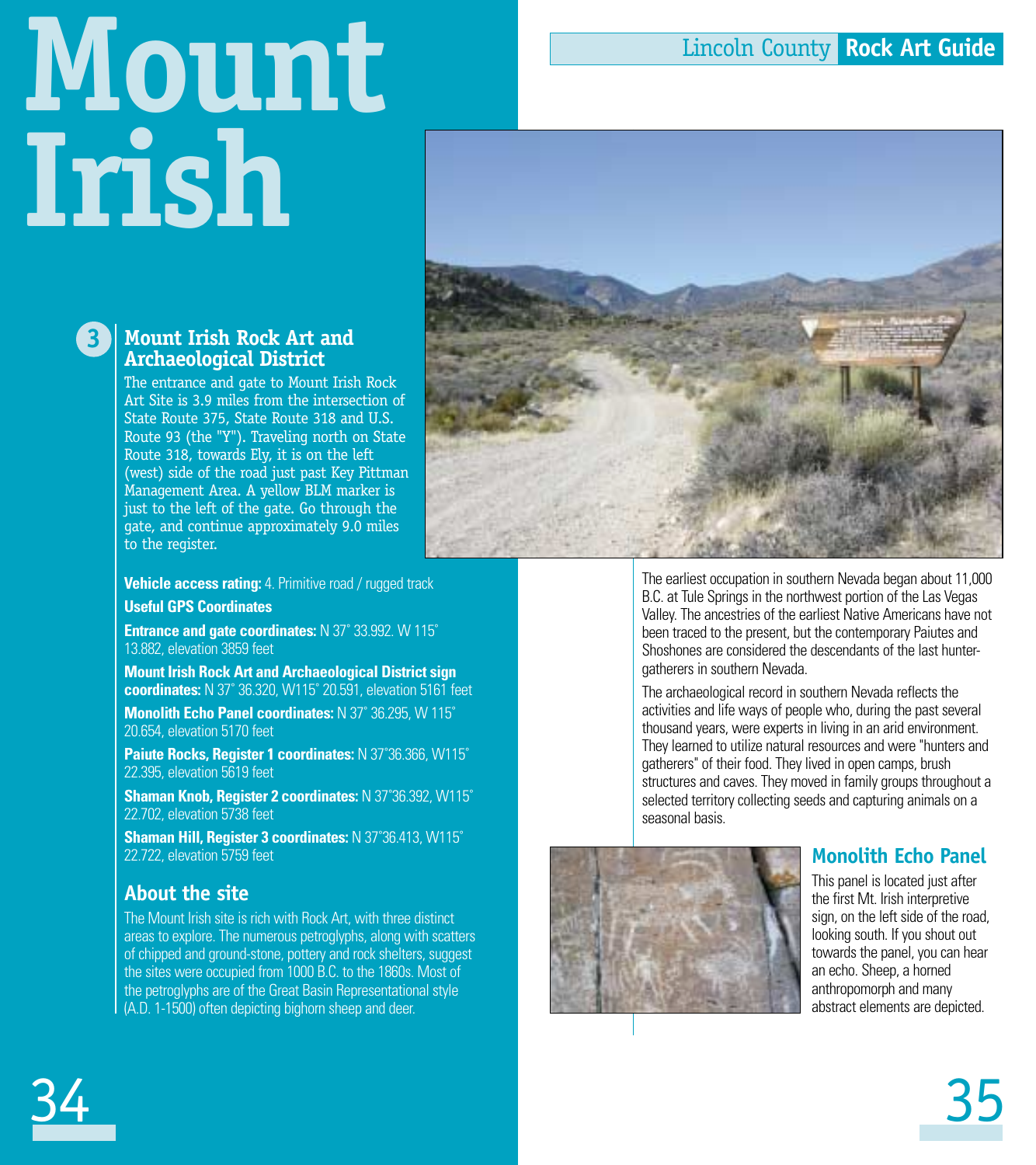# **Paiute Rock**

The Paiute Rock area in the Mt. Irish Rock Art District (along with several other locations) served as a camping activity center for thousands of years. The predominant rock art style is the Great Basin Pecked Style. This includes the substyles of Great Basin Representational, Great Basin Curvilinear Abstract, and Great Basin Rectilinear Abstract. There are also numerous examples of the Great Basin Painted Style in the Mt. Irish District.

# **Panels**

**Marker #1 Atlatl Rock.** Directly behind the Mt. Irish interpretive sign is a low boulder with many interesting petroglyphs. Noteworthy is the possible atlatl (a hunting weapon) which, according to many experts, was replaced by the bow and arrow in western North America approximately 1500 years ago. Continue around the rock (north) to Marker #2.



**Marker #2 Is This a Family?** Human forms (anthrpomorphs) can be seen on a large boulder approximately 3 feet up from the ground. To the right of the figures is a Desert Bighorn Sheep motif in a natural rock pocket. Walking to the right, you will see Marker #3.

Marker #2

**Marker #3 Lower Boulder Rock Art.** A juniper tree partially obstructs the view of the lower panel with dots and curvilinear elements. Go around the juniper tree and turn left (west) to Marker #4.

## **Marker #4 Two**

**Panels.** In front of you are 2 panels. Different color levels of desert varnish (patina) can be observed. There is probably a large time difference between these patina layers. Enjoy this peaceful setting. Follow along boulders to Marker #5.



Marker #4

**Marker #5 Does this remind you of a happy person?** Human motifs, curvilinear elements and multiple circles dominate this panel.

**Marker #6 What is it? Deer, elk or other?** In a natural sheltered area, you will notice a well preserved zoomorphic figure. Continue downhill to the right.

**Marker #7 bighorn sheep and deer (or elk).** On a large boulder, fairly low to the ground, you will see more zoomorphic figures nicely preserved and looking picturesque with the colorful lichen.

## **Marker #8 Abstract sheep and concentric circles.**

Following around and heading toward the road, you will observe



several panels of rock art. At this marker, you will notice an abstract sheep and concentric circle. On the large boulder to the right, how many sheep can you point out (without touching the panel)?

**Marker #9 Shield.** Coming around to the most densely covered rock art panels, it is not hard to imagine this area as a gathering place for activities both social and spiritual.

The fun challenge is trying to figure who these people were, what were their likes and dislikes and exactly how to understand their "writings on the walls."

Marker #9

# **Shaman Knob**

As you enjoy a leisure walk around Shaman Knob, you will be amazed at the beauty of the location and the masterfully created panels by an ancient tribal society. Some of the Pahranagat figures are curvilinear, and some are rectilinear in form.

Unique to the Pahranagat Valley, is the Pahranagat anthropomorph often called the "Pahranagat Man" or "P-Man." The spatial placement of this Pahranagat figure may be representative of a "power being" of perhaps a spiritual or supernatural nature. Many of the Pahranagat figures have " attendants" or "protectors." When walking around Shaman Knob and Shaman Hill area, note the positioning of the large Pahranagat figures.

Study of the Shaman Knob suggests that it was a major center of activity of repeated camping by hunter-gatherers over thousand of years. There seems to be a close relationship between the system of religious beliefs and rituals, and the rock art and landscape.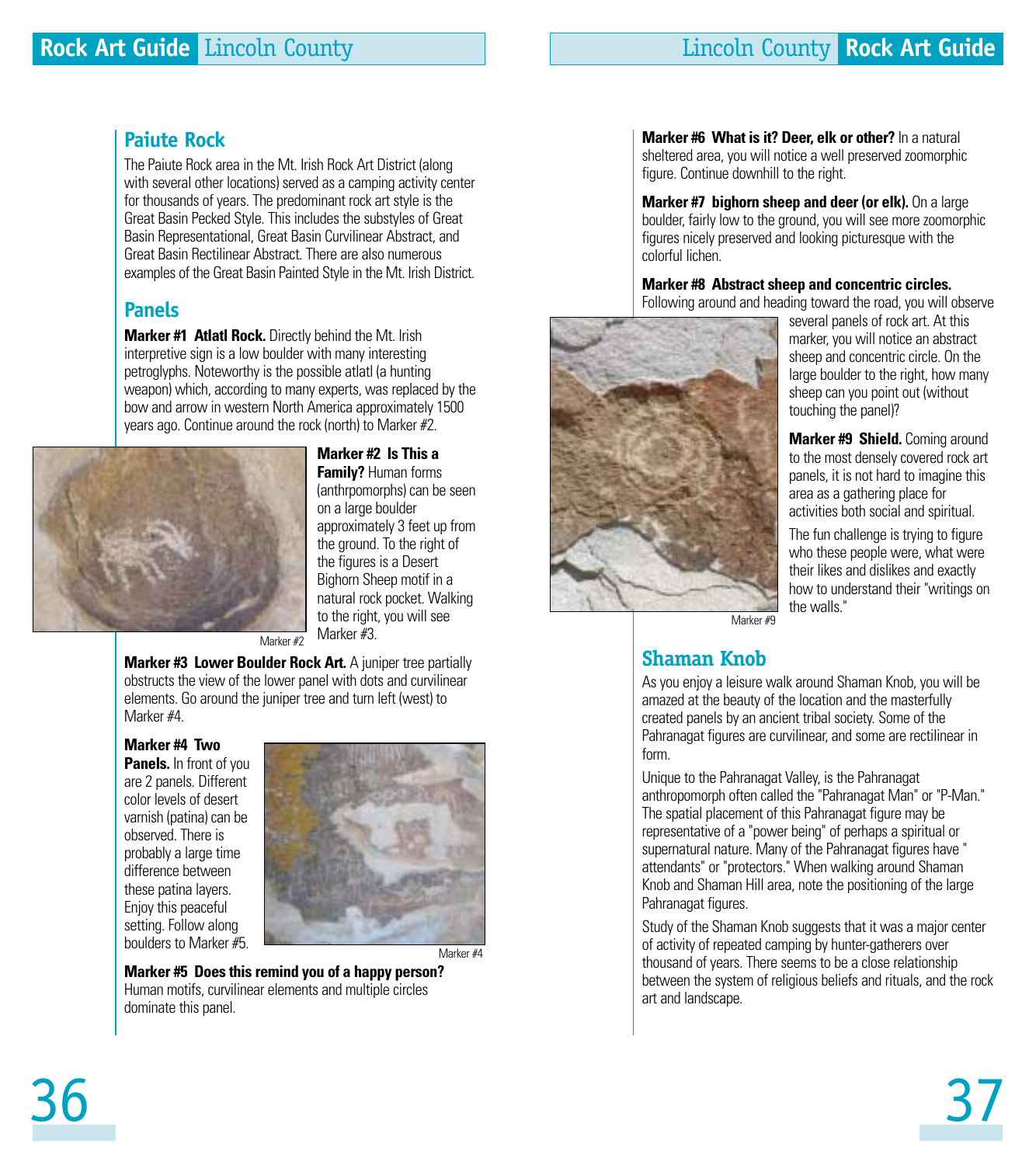

# **Panels**

**Marker #1 Patterned Body**

**Anthropomorphs (PBAs).** There are many interesting motifs on the boulders and panels in this area. High up on the large panel facing southwest can be seen patterned body anthropomorphs (PBAs) and a Pahranagat figure (not easy to spot on a bright sunny day).

**Marker #2 Walkway (PBAs).** As you walk through the natural passageway, look to the left for PBAs and a solid Body Anthromorph (SBA). The SBA has horns. Continue on through the passageway veering left.

**Marker #3 Pahranagat Man.** This Pahranagat figure is a very impressive sight standing two feet tall. It is 4.5 feet from the ground. There are several PBAs placed around it. On the same panel to the left of the P-Man is faint red paint.

**Marker #4 Is this a spaceship or a sombrero?** Continuing to the right is a low panel with stick people, zoomorphic figures and other curious motifs. What do you see when you look at the panel? Is there a spaceship with an alien next to it, or could the "spaceship" really be a sombrero type hat? Perhaps there are other ideas that come to mind.

On top of the boulder is a large looking tinaja, a naturally eroded cavity useful for collecting rainfall.

At this point, you might want to enjoy looking around before you back track to the register.



# **Shaman Hill**

The trail that wraps around the base of Shaman Hill provides many beautiful examples of Mt. Irish rock art. One of the most impressive panels, the Many Sheep Panel, can be seen at the end of this trail.

# **Panels**

**Marker #1 Pahranagat Figure, Bee Hive Clusters.**One of the large Pahranagat figures, this impressive figure is positioned 4.5 feet up the boulder face. Its head and left arm are partially covered by lichen. It is similar in size to the Pahranagat Man #3 at Shaman Knob. From its prominent position, it is surrounded by other petroglyph panels of figurative motifs.

See if you can locate the bee hive clusters on a panel behind and to the right of the P-Man panel.



Marker #1

**Marker #2 Circle Crosses.** As you continue to your right, you will notice a large fractured boulder with numerous elements. The circled crosses are not unique to Mt. Irish but occur in rock art in many regions in North America.

## **Marker #3 Horned Man (Solid Body Anthropomorph).**

Farther along and into a small natural enclosure is what appears to be a horned resembling the body of a Pahranagat Man. Approx. 12X7 inches, it stands a little over 2 ft. from the ground. There is possibly an atlatl in its hand.

**Marker #4 Blanket PBA Panel.** Is this a PBA? What do you think? As you are studying the setting, glance up and to your right to see a group of zoomorphic figures keeping an eye on the area from their boulder.

**Marker #5 Princess Pahranagat Anthropomorph.** As you look up hill, you will see an impressively large anthropomorph looking down from a prominent position on the panel. Well preserved and beautiful, could this figure be a female?

Marker #4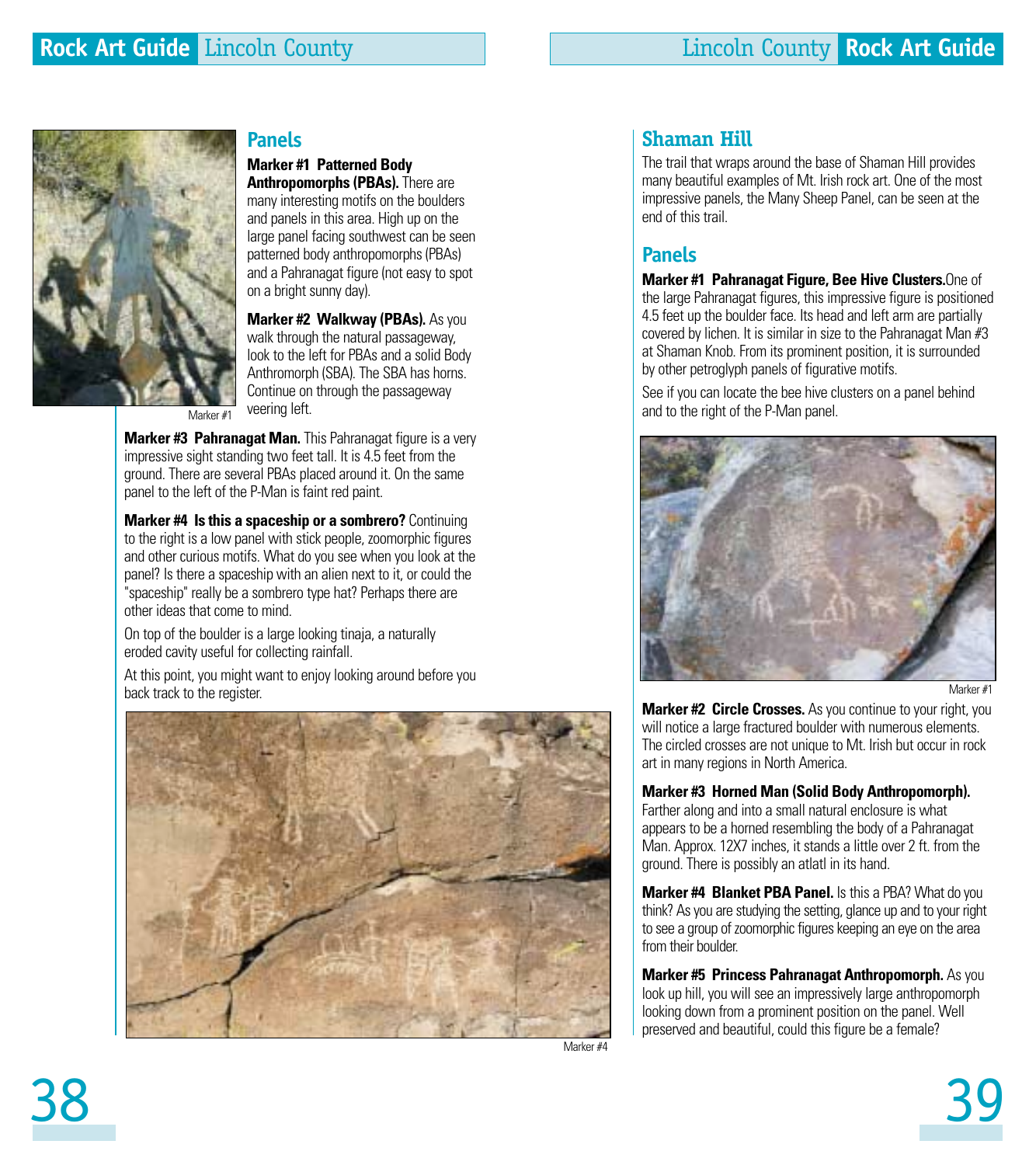# **Rock Art Guide** Lincoln County

**Marker #6 Lizard Panel.** This busy panel appears to have at least one lizard, sheep, a fence and circle. There are natural depressions (dimples) that have been outlined or defined. Continue to your left, and do a little jog to the right into a sheltered area for Marker #7.



Marker #6

**Marker #7 PBA Atlatl Panel.** Looking down from its impressive position, you will see a very large PBA with a possible atlatl. Other motifs accompany it. Walk downhill to your left to continue to Marker#8.

**Marker #8 Many Sheep Panel.** You will be stunned by the beauty of this gallery. Before you return to the parking area, why not take a few minutes to enjoy the sounds and smells?



Marker #8

# **Rainbow Canyon**





# **Rainbow Canyon Archeological Sites**

There are four major stops along Rainbow Canyon, Highway 317. The distances are calculated from the town of Caliente, at the intersection of Highway 317 and Highway 93. These distances along with GPS coordinates are listed with the information for each of the stops.

## **Vehicle access rating:** 1. Paved road\*

\*Caution: Due to severe flooding in January of 2005, the road through Rainbow Canyon is extremely damaged after the first 10 miles. There are many areas where the pavement is buckled or destroyed, resulting in deep drop-offs. If you travel this road, proceed slowly with extreme caution. It is not scheduled to be repaired until sometime after fall, 2008.

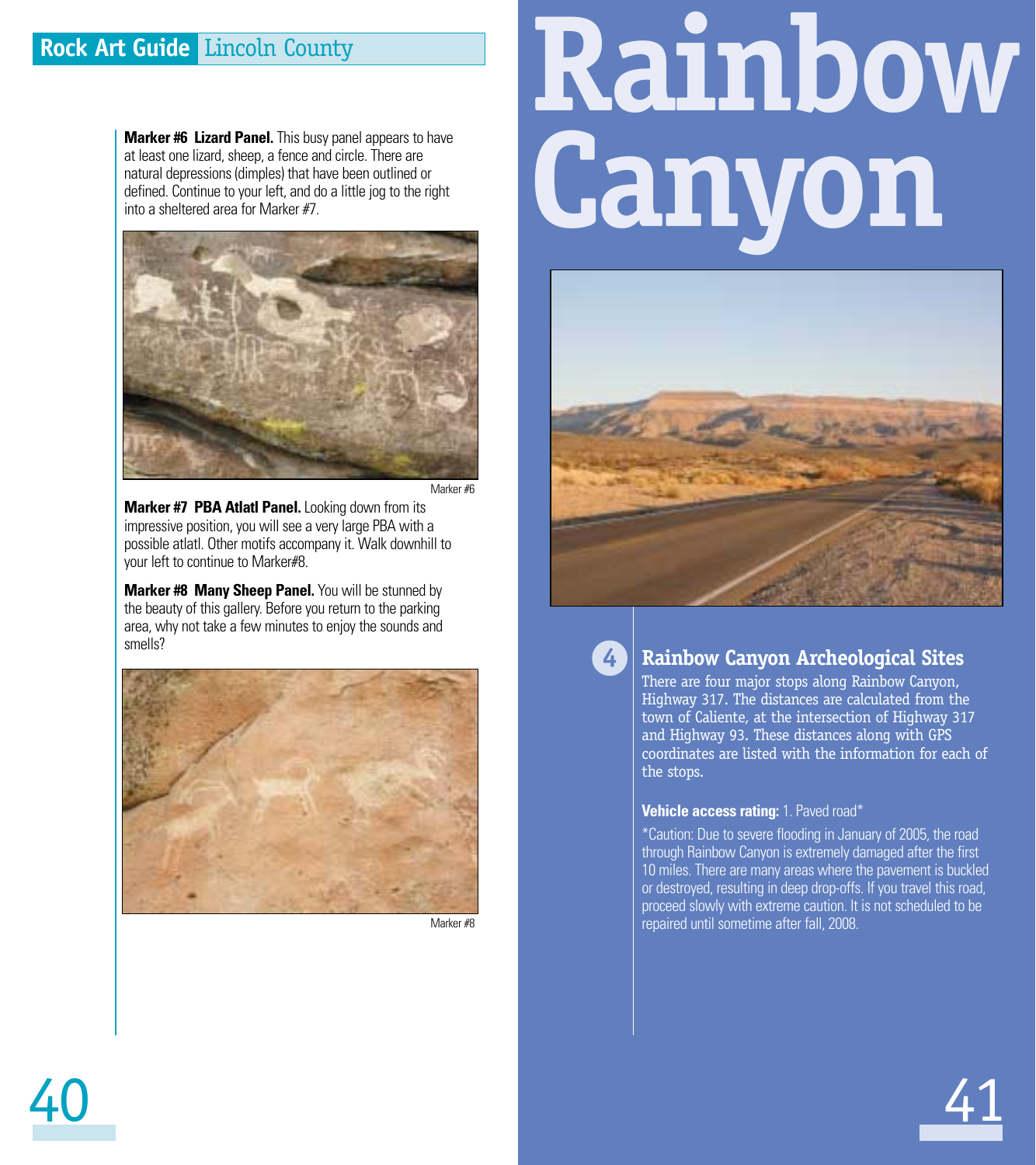# **About the site**

Ten thousand years ago, the people living in Eastern Nevada sought well-watered oases like Rainbow Canyon. Distinctive cultures, known today as the Desert Archaic Fremont, and Southern Paiute, visited Rainbow Canyon and used Etna Cave as a temporary home. Their lifestyles were organized around the hunting of bighorn sheep, deer and rabbits. They also gathered pinyon nuts, the seeds of Indian Rice Grass and other local plants.

Unlike the earlier Desert Archaic people, the Fremont and Southern Paiute grew crops, perhaps planting small fields of corn. Beans, squash and sunflowers were grown in the flood plain of Meadow Valley Wash. They also carefully crafted pottery, stone tools, hide moccasins and baskets. A large number of perishable artifacts, including sandal fragments and herb bundles, have helped archeologists to date when these different groups were using the natural resources of the canyon.

By AD 1300, the Fremont had disappeared from the archeological record of Southern Nevada, perhaps as a result of long-term droughts or other, as yet, unknown factors. Early 19th century Anglo-European explorers reported finding only small groups of Southern Paiutes, who still followed the age old hunting and gathering practices of the first visitors to Rainbow Canyon.

Rock art, appearing as petroglyphs and pictographs, offers clues to the beliefs and artistic concepts of these people.



# **Locations**

## **Stop #1 Etna Cave** (4.9 miles from the junction of Highway 317 and Highway 93)

**Entrance (trestle) coordinates:** N 37˚ 33.412, W 114˚ 34.413, elevation 4372 feet





## **Tan cliff with pictograph**

**panel:** N 37˚ 33.312, W 114˚ 34.414, elevation 4141 feet

**Etna Cave coordinates:** N 37˚ 33.413, W 114˚ 34.413, elevation 4376 feet

Park on the right shoulder and walk under the train trestle. Follow the sandy wash through a small tunnel. Continue along the wash for about 400 feet, then look to your left on the tan cliff face for a series of redorange pictographs. The pictographs were painted by unknown prehistoric artists, using hematitie, an iron oxide pigment that may have been obtained from the nearby cliffs. The hundreds of artifacts excavated document a 5,000 year sequence of prehistoric occupation by different groups.

**Stop #2 Grapevine Canyon** (9.7 miles from Stop #1)

**Dirt road entrance coordinates:** N 37˚ 25.747, W 114˚ 33.746, elevation 3653 feet

**Panel coordinates:** N 37˚ 33.406, W 114˚ 34.208, elevation 4208 feet

Watch for a left turn-off, just after passing under a railroad bridge. Follow the dirt road for about .6 mile. Park at a grove of trees. Rock art can be viewed by walking about 100 feet back along the road from the parking area, then follow a well traveled foot path up the slope to a rock overhang. There are pictographs and petroglyphs, with more petroglyphs along the cliff face on the south side of the canyon.

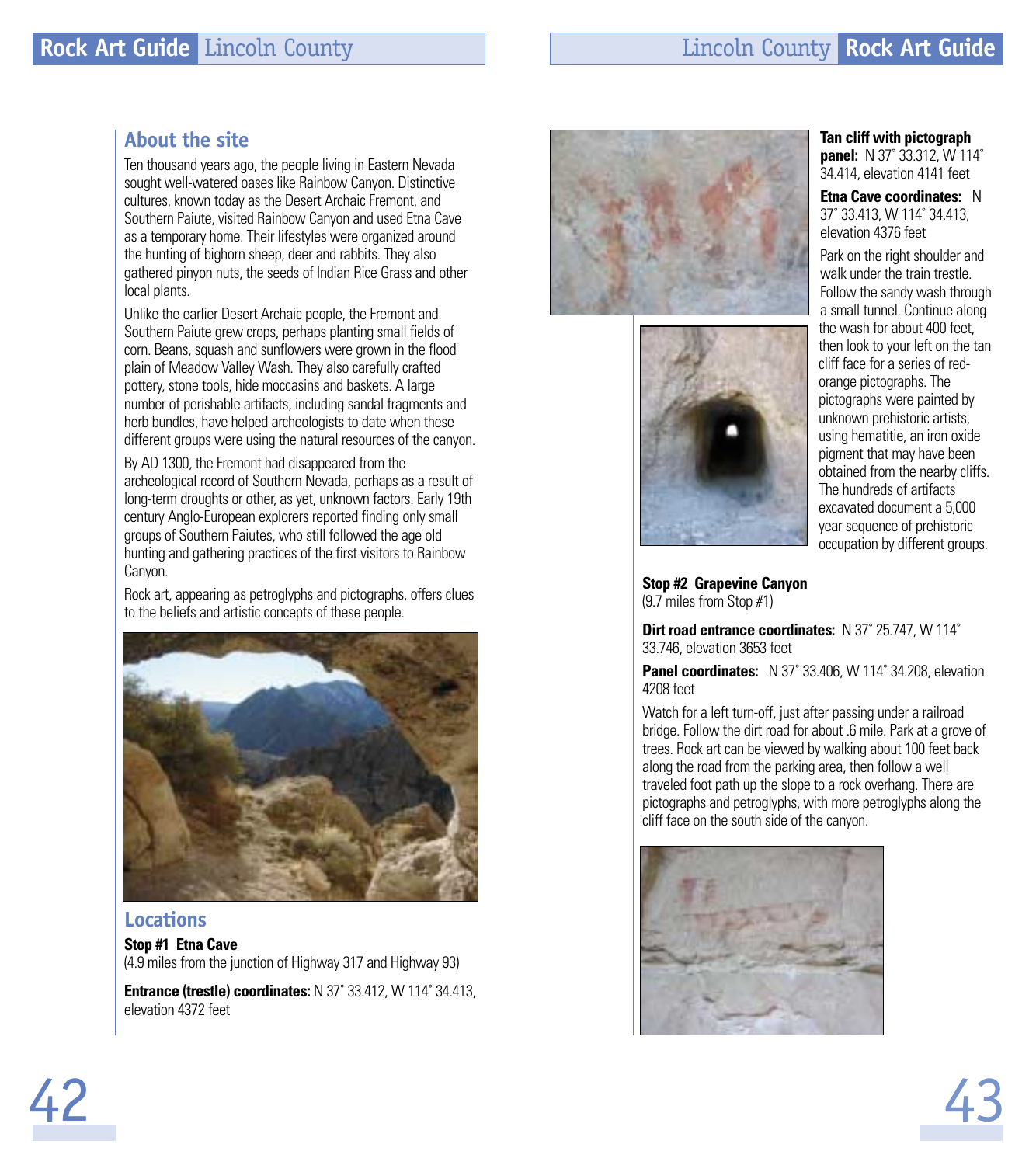# **Rock Art Guide** Lincoln County



**Stop #3 Tunnel No 5.**  (2.7 Miles from Stop #2)

**Dirt road entrance coordinates:** N 37˚ 33.389, W 114˚ 34.202, elevation 4134 feet

**Sheep boulder coordinates:** N 37˚ 23.534, W 114˚ 33.598, elevation 4208 feet

Just past the railroad bridge look for a dirt road on the right side. Park here and walk north along the road for about 400 feet towards the tunnel No. 5. Look west and uphill before the tunnel at the

darkly stained rocks (desert varnish) strewn along the hillside. Several of these blocks have petroglyphs of bighorn sheep, and possibly elk, carved on the sides and tops.

## **Stop #4 Petroglyph Boulder**

(1.9 miles from Stop #3)

44

**Entrance coordinates:** N 37˚ 23.627, W 114˚ 33.518, elevation 3631 feet

Park on the right shoulder of the road at mile marker 39 and look for a boulder covered with petroglyphs. Is this doodling? **End of pavement:** 1.9 miles from Stop #4



# **Shooting Gallery**



# **Shooting Gallery Game Drive District**

**5**

North Richardville Road, which leads to the entrance of Shooting Gallery Game Drive District, is approximately 9.1 miles from the intersection of State Route 375, Richardville Road is on the right (west) side of the road just before Windmill Ridge. Follow North Richardville Road to Canyon Road, and turn west. The paved section of Canyon Road ends at .3 miles. Approximately .1 mile from the end of the pavement, take a right at the fork in the road (there is a "dump site" sign to the left.) Follow the main road, despite various branches. At approx. 5.3 miles there is a gate. If it is open, leave it open; if it is closed, open it, drive through, then close it (cattle grazing). At 5.7 miles, turn left and ascend a steep, winding road (note: lowest gear, 4x4 advised from this point on). At 6.6 miles, stay to the right. At 7.1 miles, stay to the right through the valley. At 8.7 miles, there is an extreme right-hand turn on to a narrower road. This road will end at 9.0 miles where there is a parking area and register. From here, follow the path north down the wash, approximately 3/4 mile to a boulder field on the west side of the canyon.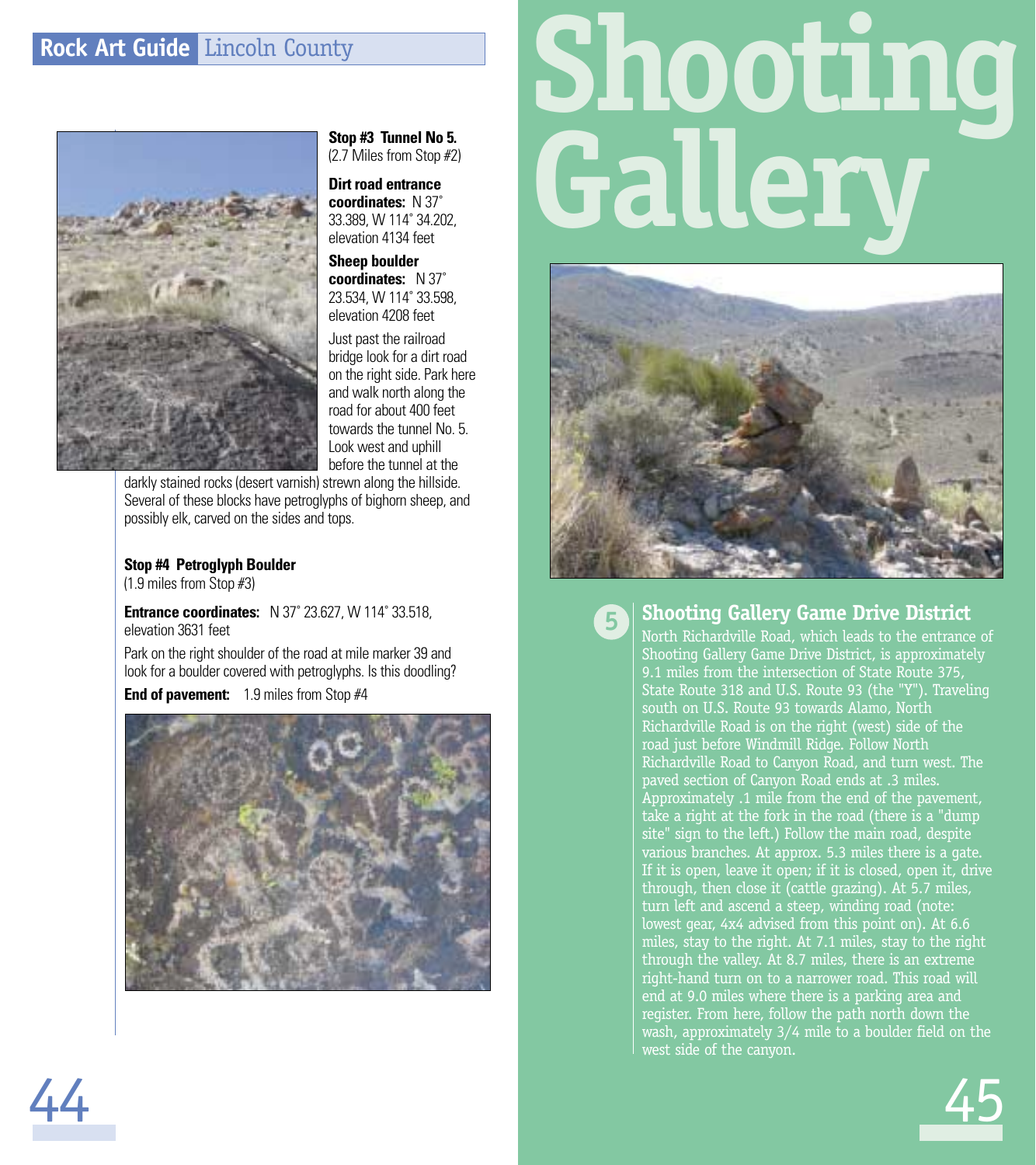**Vehicle access rating:** 4. Primitive road / rugged track

## **Useful GPS Coordinates**

**North Richardville Road entrance:** N 37˚ 24.817, W 115˚ 10.328, elevation 3560 feet

**Canyon Road entrance coordinates:** N 37˚ 23.713, W 115˚ 10.475, elevation 3521 feet

**South Richardville Road entrance:** N 37˚ 23.383, W115˚ 09.750, elevation 3554 feet

**Register coordinates:** N 37˚ 21.716, W 115˚ 16.674, elevation 3768 feet



# **About the site**

The Shooting Gallery Game Drive District lies in Curtis Canyon, about 8 miles west of Alamo. The Shooting Gallery gets its name from evidence at this location that prehistoric inhabitants had created hunting blinds and a system of rock arrangements to channel herds of large game towards hunters.

There is no formal trail system established,

so walk carefully to avoid stepping on any rock art. Looking up from the valley floor you might see rock piles along the hilltops. These are thought to have been made by early hunters to scare Desert Bighorn Sheep, fleeing up the slopes, back down towards the hunting blinds. Instinctively, Bighorn Sheep will escape danger by quickly climbing steep slopes. The rock piles and upright rocks could have looked like hunters standing in their escape path.

This unique combination of a narrow valley, seasonally abundant water, and a good grazing area for sheep and deer is what makes the Shooting Gallery one of the few known game





drives sites in central and southern Nevada. Archeologists who study this area, suspect that it had been inhabited by several different groups from 500 to 2,000 years ago. Ongoing research could lead to evidence of even earlier cultures living and hunting in this valley.

The rock art at Shooting Gallery are representative of the three distinct styles found within the Pahranagat Valley: The Great Basin Abstract Style, that is predominately abstract symbols (circles, grids, etc,); the Pahranagat Representational Style (bighorn sheep, deer and anthromorphs – human-like characters with rectangular bodies and solidly pecked out bodies and heads); and the Fremont Representational Style, that resembles the classic trapezoidal bodied Anthromorphs and Quadrapeds.



#### **Coordinates for panels of interest**

| Stop 1            | N 37° 36.100, W 115° 27.930 |
|-------------------|-----------------------------|
| Stop <sub>2</sub> | N 37° 36.119, W 115° 27.920 |
| Stop 3            | N 37° 36.156, W 115° 27.908 |
| Stop 4            | N 37° 36.400, W 115° 27.926 |
| Stop 5            | N 37° 36.418, W 115° 27.218 |
| Stop 6            | N 37° 36.481, W 115° 27.291 |
| Stop 7            | N 37° 36.397, W 115° 27.222 |
| Stop 8            | N 37° 36.197, W 115° 27.224 |
| Stop 9            | N 37° 36.171, W 115° 27.146 |
| Stop 10           | N 37° 36.073, W 115° 27.064 |
| Stop 11           | N 37° 36.036, W 115° 27.067 |
| Stop 12           | N 37° 36.038, W 115° 27.079 |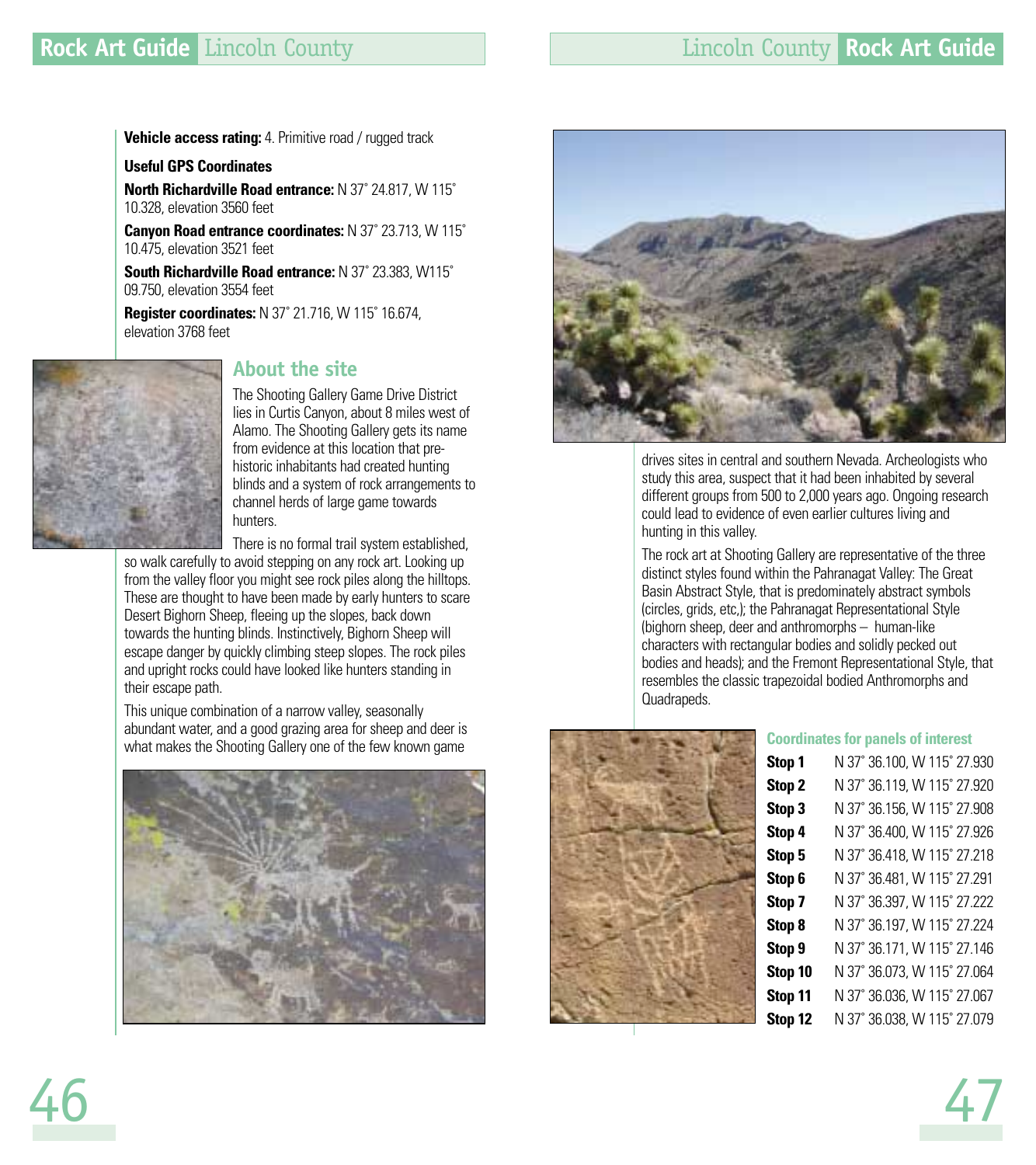# Lincoln County **Rock Art Guide**

# **White River Narrows**



# **About the site**

White River Narrows Archaeological District was placed on the National Register of Historic Places in 1976. The area is outstanding not only for rock art but also for the impressive rhyolite cliffs. The District is located entirely on lands administered by the Ely District Bureau of Land Management. When exploring the White River Narrows, be sure to watch your step. Rattlesnakes are common in this area.



# **White River Narrows Archaeological District**

The entrance (dirt road) to White River Narrows Archaeological District is 23.0 miles from the intersection of State Route 375, State Route 318 and U.S. Route 93 (the "Y"). Traveling north on State Route 318 towards Ely, it is 4.1 miles past the "White River Narrows Archaeological District" sign and is on the right (east) side of the road. Traveling south from Ely, it is approximately 90 miles and is on the left (east) side of the road. A yellow BLM marker is just to the right of the dirt road. Go through the gate and continue 2.15 miles to the register.

**Vehicle access rating:** 3. Improved / graded dirt road

## **Useful GPS Coordinates**

**Entrance coordinate:** N 37˚ 49.198, W 115˚ 03.490, elevation 4412 feet

**Register coordinates:** N 37˚50.059, W115˚ 02.365, elevation 4537 feet



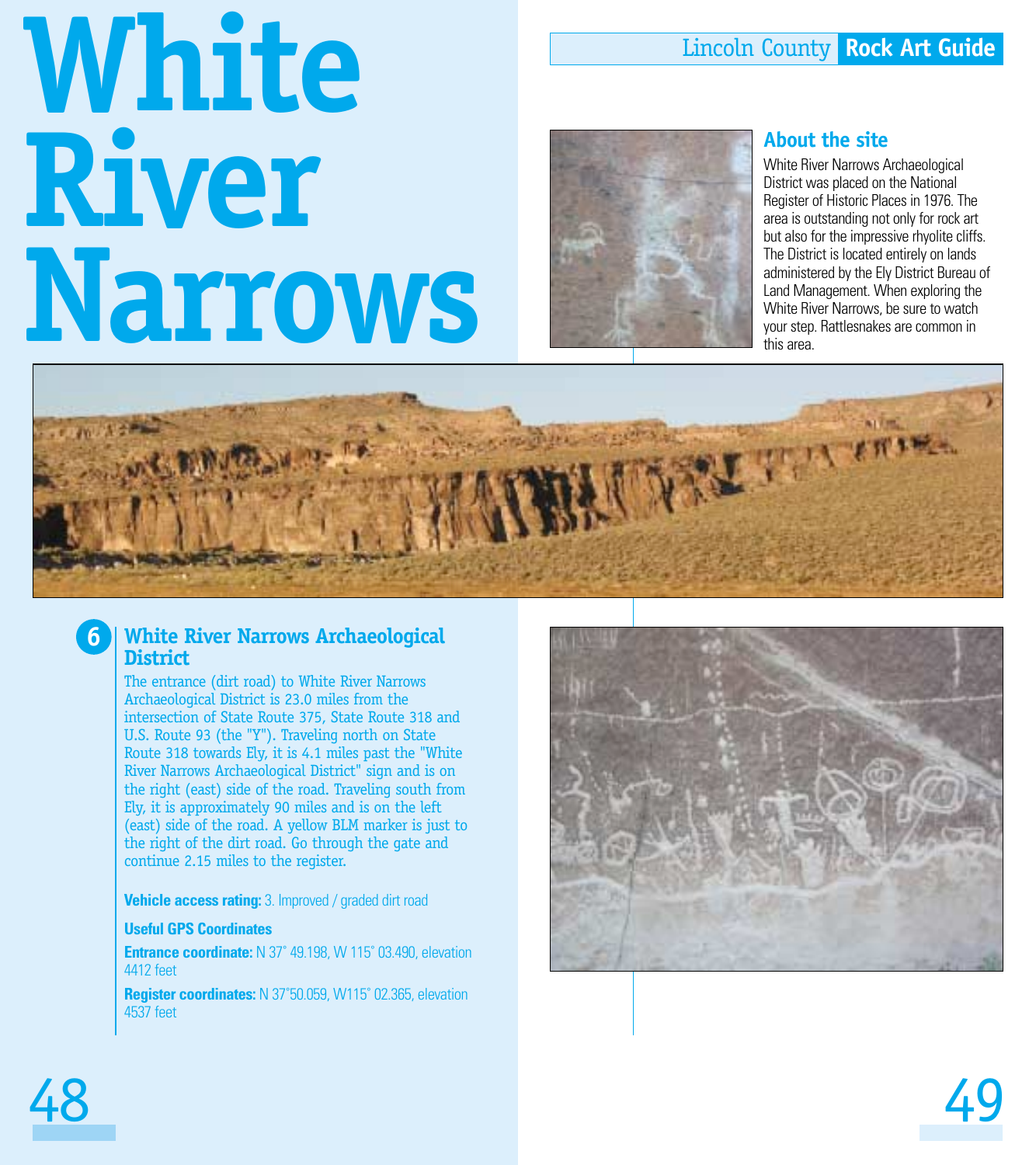# And<br>**And<br>And<br>Bresidents Pahranagats**

50

he Pahranagats of Lincoln County were one of several Southern Paiute groups. These people were much like other culture groups that represented a long-standing tradition (c. 12,000 years) of diverse lifeways which included hunting and gathering combined with periods of sedentism. Approximately AD 1000, a major subsistance change may have occurred when hunting was increasingly replaced by the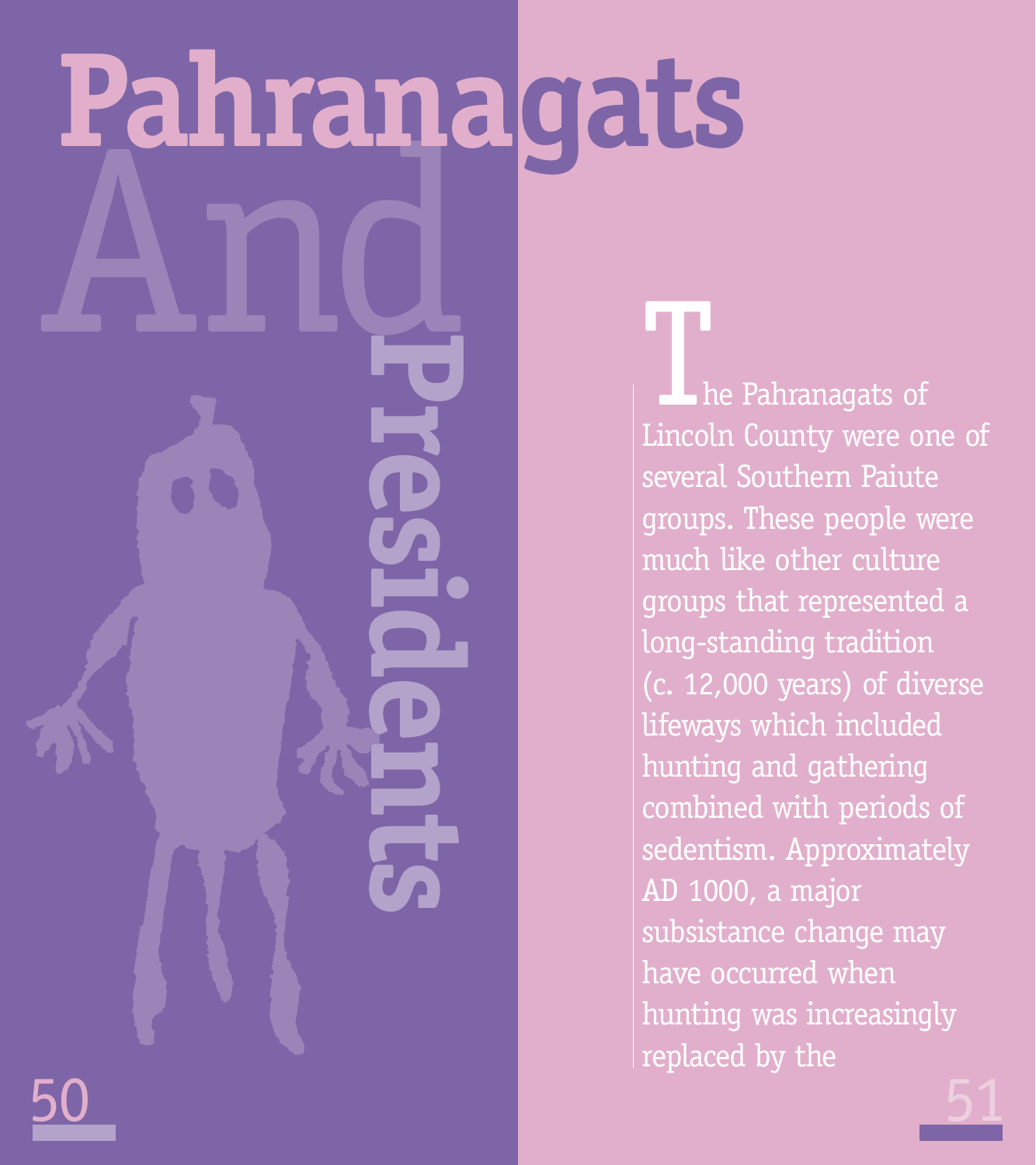consumption of plants and small animals (i.e., rodents, birds, insects) as major sources of nutrition.

Horticulture became an important subsistance activity, a practice that may have been borrowed from the Virgin Anasazi, another Southwestern group present in this area along with the Fremonts. Other than this, no major disruption is inferred throughout this cultural sequence until the 19th century. At this time, native inhabitants were severely affected by the presence of European settlers in the area, particularly during the great mining boom of the 1860's. Indigenous populations were displaced, eradicated or at least greatly attenuated.

The Pahranagats' primary political and economic unit was the mobile extended family. These small parties ranged throughout the region during the course of the seasonal round to take advantage of the varying availability of local resources. Despite the Pahranagat's excellent survival skills, starvation was often prevalent in the spring when winter stores were depleted and spring food plants had not begun to germinate. When food

plants did become available, populations dispersed along the valley floors during the spring and summer. Seeds, roots, tubers and berries were collected and small animals were trapped and eaten. The practice of horticulture yielded crops of maize, beans, squash, pumpkins, sunflowers, lamb's quarters and winter wheat. Garden plots were situated along the margins of lower altitude lakes and marshes and were watered by irrigation ditches.

During the fall, people came together in large gatherings for the purpose of harvesting pinenuts, communal rabbits drives and mourning ceremonies. Winter was the most permanent phase of the seasonal round and was spent in villages, usually around the lower fringes of the pinyon and juniper forests (5000- 8000 ft.)

Evidence of the Pahranagats and their way of life can be found throughout Lincoln County. The network of interrelated rock art sites includes Ash Springs, Crystal Wash, Mount Irish, Rainbow Canyon, Shooting Gallery and White River Narrows.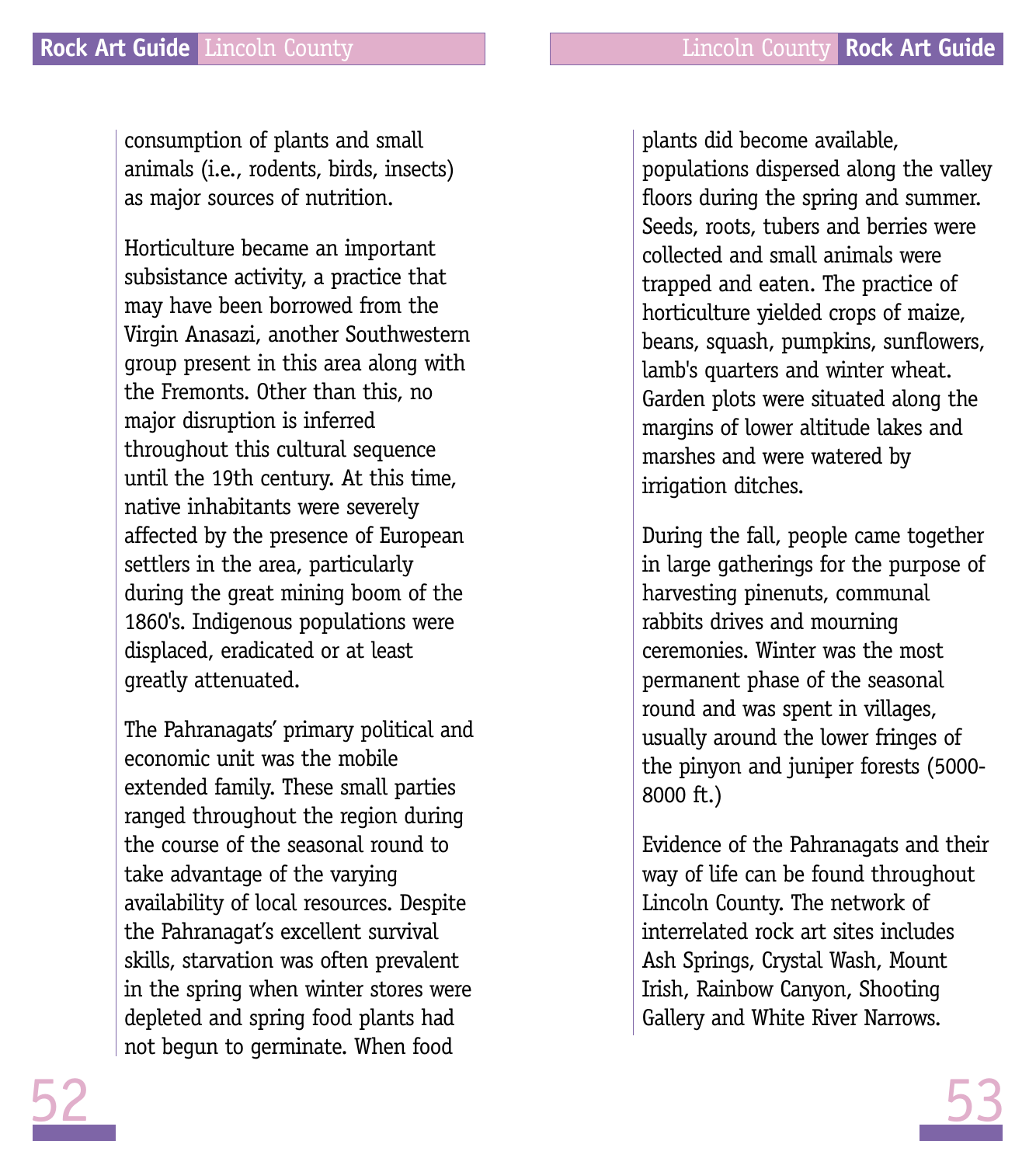# **The Antiquities Act**

One hundred years ago, President Theodore Roosevelt signed "An Act for the Preservation of American Antiquities," otherwise known as the Antiquities Act of 1906. This was the first time the United States recognized, in law, that the material remains of our past were a valuable part of our heritage.

The Antiquities Act set the stage for a comprehensive body of law and policies that became the foundation for the cultural resource management programs of federal and managing agencies. The Act created criminal sanctions for the destruction of antiquities, provided for permits to authorize study of archaeological sites, and allowed presidential designation of outstanding archaeological, historic and scientific areas as national monuments for long-term preservation.

Congress first began to consider the need to protect American antiquities in federal lands in 1882, largely in response to reports of widespread looting of pueblo ruins in the American Southwest. Many years passed, however, and much more looting was to occur, before Congress was ready to stop he destruction. Eventually, public sentiment spurred Congress to take action, culminating in passage of the Antiquities Act. Its purpose was to protect "any historic or prehistoric ruin or monument, or any object of antiquity" on land owned or controlled by the Federal Government.

# **Designating national monuments**

In addition to protecting archaeological and historic sites, the Antiquities Act provided the President with the means of setting important places aside for special preservation and interpretation. This function of the Act has been used by Presidents throughout the 20th century to establish national monuments preserving nationally important archaeological, historic and natural areas. In all, 14 presidents - Theodore Roosevelt, William Taft, Woodrow Wilson, Warren Harding, Calvin Coolidge, Herbert Hoover, Franklin D. Roosevelt, Harry Truman, Dwight Eisenhower, John Kennedy, Lyndon Johnson, Richard Nixon, Jimmy Carter and William Clinton — have established national monuments through proclamation or by approving special acts of Congress.

Prior to the Antiquities Act, specific areas had been set aside as parks or reserves. For example, Yellowstone National Park was established in 1872, and Casa Grande Ruin in Arizona was reserved from settlement and sale in 1892. But each of these parks or reservations required an act of Congress as well as Presidential approval. The Antiquities Act made the establishment of national monuments administrative actions that were quicker and far easier to execute. Section 2 of the Act gave the President the authority to proclaim national monuments, to set aside for protection "…historic landmarks, historic and prehistoric structures, and other objects of historic or scientific interest that are situated upon the lands owned or controlled by the Government of the United States…" The first

national monument to be established under the Antiquities Act was proclaimed by President Theodore Roosevelt on September 24, 1906. It was created to protect Devil 's Tower in Wyoming. Although historic interest is cited as a factor, his first proclamation created what was essentially a scientific monument.

Before President Roosevelt left office in 1909, he signed proclamations establishing 18 national monuments. Six were created primarily to preserve historic and prehistoric sites including Montezuma 's Castle, Tonto ruins and Tumacacori in Arizona. Twelve were created primarily to preserve other objects of scientific interest " including Petrified Forest and Grand Canyon.

The Grand Canyon was the most remarkable of the early scientific monuments because of its enormous size. The first eleven historic and scientific monuments prior to this were relatively small, averaging a little more than 3,000 acres each. But in 1908, Roosevelt proclaimed an immense area, more than 800,000 acres in what was at that time Arizona Territory, to be the Grand Canyon National Monument. This created an important precedent in terms of the scale that was conceivable for national monuments.

# **The Antiquities Act as an enforcement tool**

Originally, criminal conviction under the Antiquities Act was punishable by a fine of not more than \$500, or imprisonment not to exceed 90 days, or both. In 1987, the penalties increased to a maximum fine of \$55,000 per individual, six months imprisonment, or both. These criminal provisions of the Antiquities Act were intended to protect archaeological sites but there is scant evidence that the Act had much effect on looting and vandalism. Since 1906, there have only been 18 convictions or violations of the Antiquities Act, and in 1974, the criminal provisions of the Act were effectively nullified by the Ninth Circuit Court of Appeals which held that the term "object of antiquity" was ambiguous and the law was therefore unconstitutional. After that, a few Antiquities Act cases were prosecuted in the Tenth Circuit but in 1979, the Antiquities Act was supplanted by the Archaeological Resources Protection Act as a tool for prosecuting looters of archaeological sites.

Despite its modest record in deterring archaeological looters, the Antiquities Act has an outstanding record of preserving archaeological and historic resources through its use as the authority to create national monuments. The preservation of landscapes and the archaeological and historic resources on them is arguably the Act's most important legacy and its greatest strength as a piece of legislation. The Act also established the foundation for federal historic preservation policy and stood for 73 years as the only specific legislation to protect archaeological sites on federal lands.